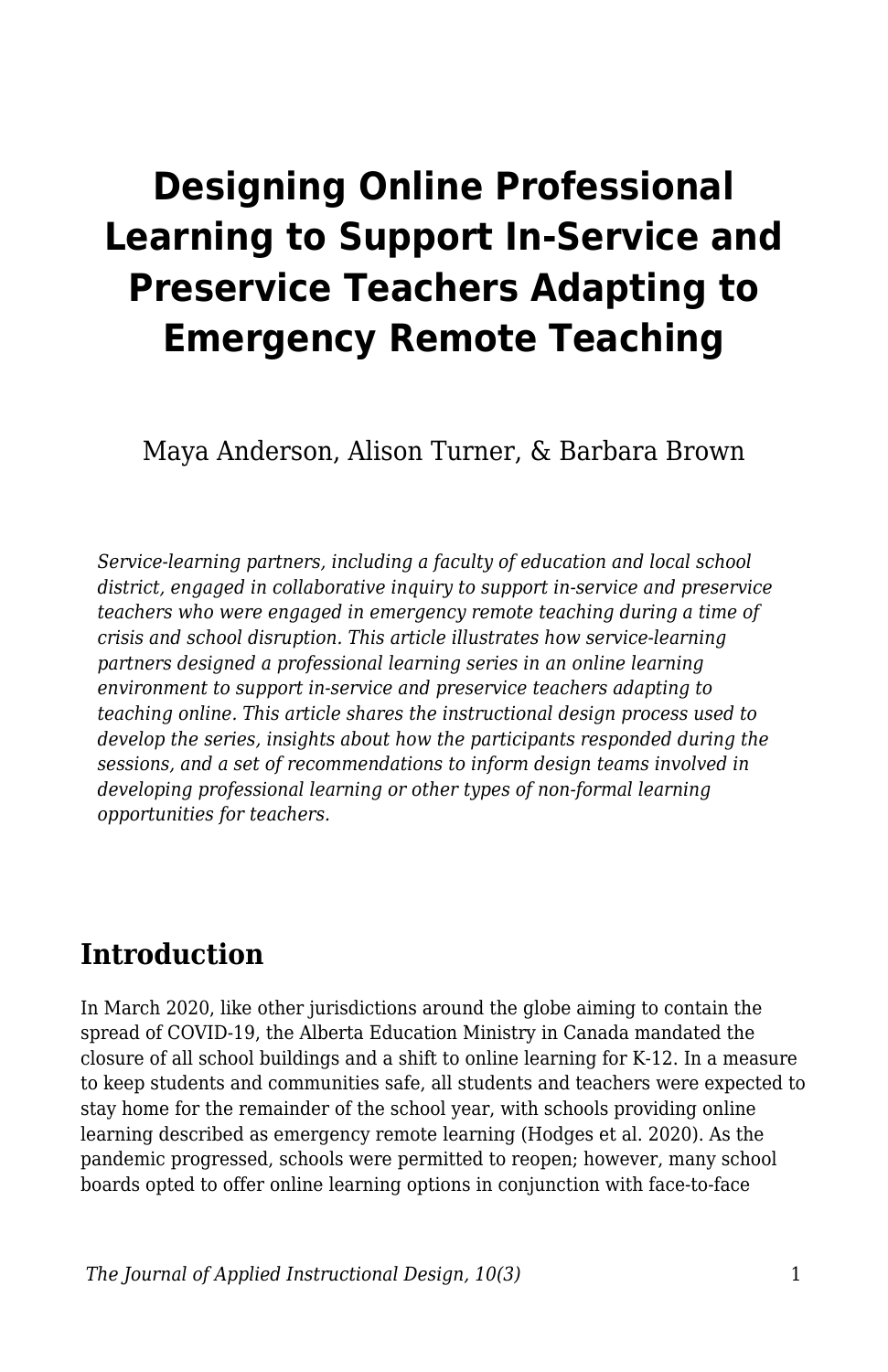learning. This required in-service teachers (practicing and experienced teachers) and preservice teachers (beginning teachers also referred to as student-teachers) to adapt to emergency remote teaching using different modalities and a range of digital tools. As to be expected, the complexities of this situation caused considerable stress for teachers and those supporting teachers. A survey of 1,600 Alberta teachers found high levels of fatigue, stress, and anxiety (i.e., 94%, 95%, and 81% reporting these conditions, respectively (Alberta Teachers' Association [ATA], 2020). Increased workload and an increased need for professional learning were cited as concerns for online teachers (ATA, 2020).

Long-standing service-learning partners, a faculty of education and a local school district engaged in a collaborative inquiry (Fullan & Hargreaves, 2016) to support in-service and preservice teachers required to adapt to emergency remote teaching. Utilizing a backward design approach (Mazur, 2018; Wiggins & McTighe, 2005), initial conversations among the partners related to the context and complexities facing teachers quickly adapting to teaching online. Servicelearning partners speculated, teachers new to online teaching could benefit from additional support to design and deliver inclusive and engaging learning experiences for online learners, both synchronously and asynchronously. Timperley (2011) and Fullan (2006) argue schools need to learn from each other and collaboratively apply their learning within their regular practice. Hence, the service-learning partners decided to form a design team and involve a graduate student in the faculty of education with expertise in online teaching. Together, the partners and graduate students designed a professional learning intervention with a series of five hour-long interconnected professional learning sessions for inservice and preservice teachers delivered online through web conferencing (i.e., Zoom).

This article shares our instructional design process for other design teams to modify or adapt the strategies to support in-service and/or preservice teachers with learning about online teaching. As demand for online learning continues to grow (Donovan et al., 2019; Johnson, 2019; Morris et al., 2020), our experiences from this service-learning partnership also benefit those involved in designing or conducting research on professional learning interventions to support and advance online teaching and learning. The next section provides an overview of the literature that situates the professional learning intervention as a form of nonformal learning.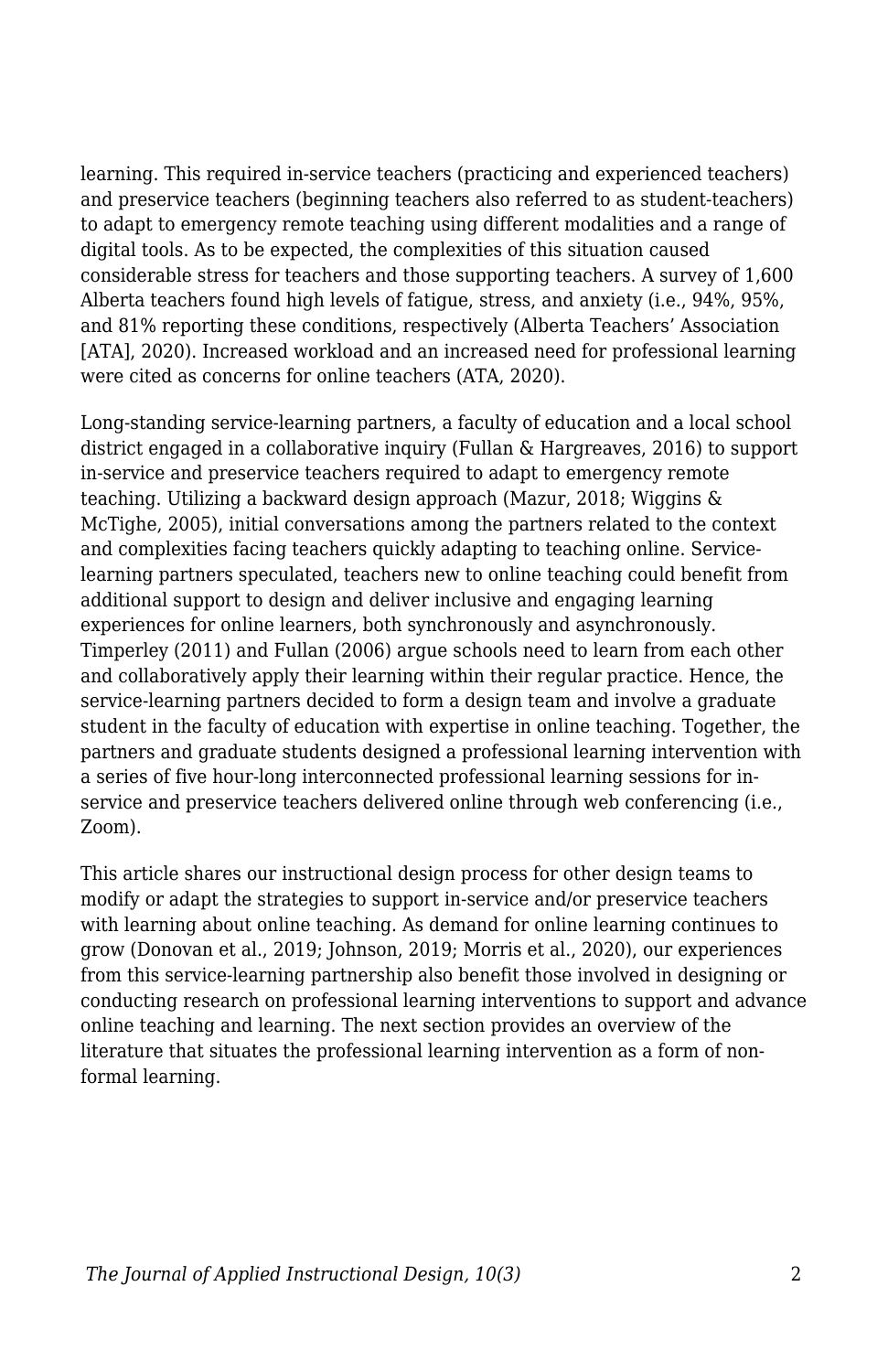#### **Literature Review**

Formal learning is defined as an organized and structured learning experience, such as learning that occurs during credit-bearing postsecondary programs or non-credit-bearing workplace training required by an employer (Oliver, 2019; Organisation for Economic Co-operation and Development [OECD], n.d.). Some authors suggest formal learning is that which is externally determined, teacher initiated and led, time restricted, and provided by an educational institution (Greenhow & Lewin, 2016). Formal learning is also described as learners guided through a formal set of learning goals and objectives selected by an external authority (Greenhow & Lewin, 2016). Examples of such learning include preservice teachers participating in education courses facilitated by university instructors and guided by learning objectives set out by the university and other governing bodies leading to a degree in education. Similarly, in-service teachers engage in formal learning programs that lead to certification in particular topics guided by external bodies or graduate programs at universities leading to a graduate degree in their chosen topic.

The construct of *non-formal* learning is defined as "an addition, alternative and/or complement to formal education within the process of lifelong learning of individuals" (Oliver, 2019, p. 18). By contrast, *non-formal* learning is not organized, not institutionalized, and not regulated by a set of intended learning outcomes (OECD, n.d.; Oliver, 2019). Some authors refer to non-formal learning as asynchronous, self-directed activities (Prestridge et al., 2021) where the learner determines their own goals. This type of learning is characterized as exploratory, spontaneous, and learner controlled (Greenhow & Lewin, 2016). We posit that although this learning is typically controlled or led by the learner, non-formal learning also occurs in formal learning settings where learner-learner interaction is fostered, and learners are encouraged to share resources, experiences, and ideas (Bolliger & Martin, 2018). Formal learning has been discussed as a conduit to non-formal learning, suggesting that the foundational knowledge gained in nonformal learning settings, such as workshops and seminars, may lead to selfdirected follow-up of the individual to closely examine a topic and at the same time share their newfound knowledge with others (Bednall & Sanders, 2017). Additionally, it is important to note learning can be simultaneously formal and non-formal, with non-formal learning practices such as social media and discussion boards introduced into formal learning settings (Greenhow & Lewin, 2016). The blurring of lines between the two types of learning is becoming more commonplace with the increase in participatory digital cultures (i.e., Twitter, Facebook, Instagram, TikTok, and YouTube) being utilized as non-formal learning settings (Ito et al., 2013). In many ways, this connected learning (Ito et al., 2013)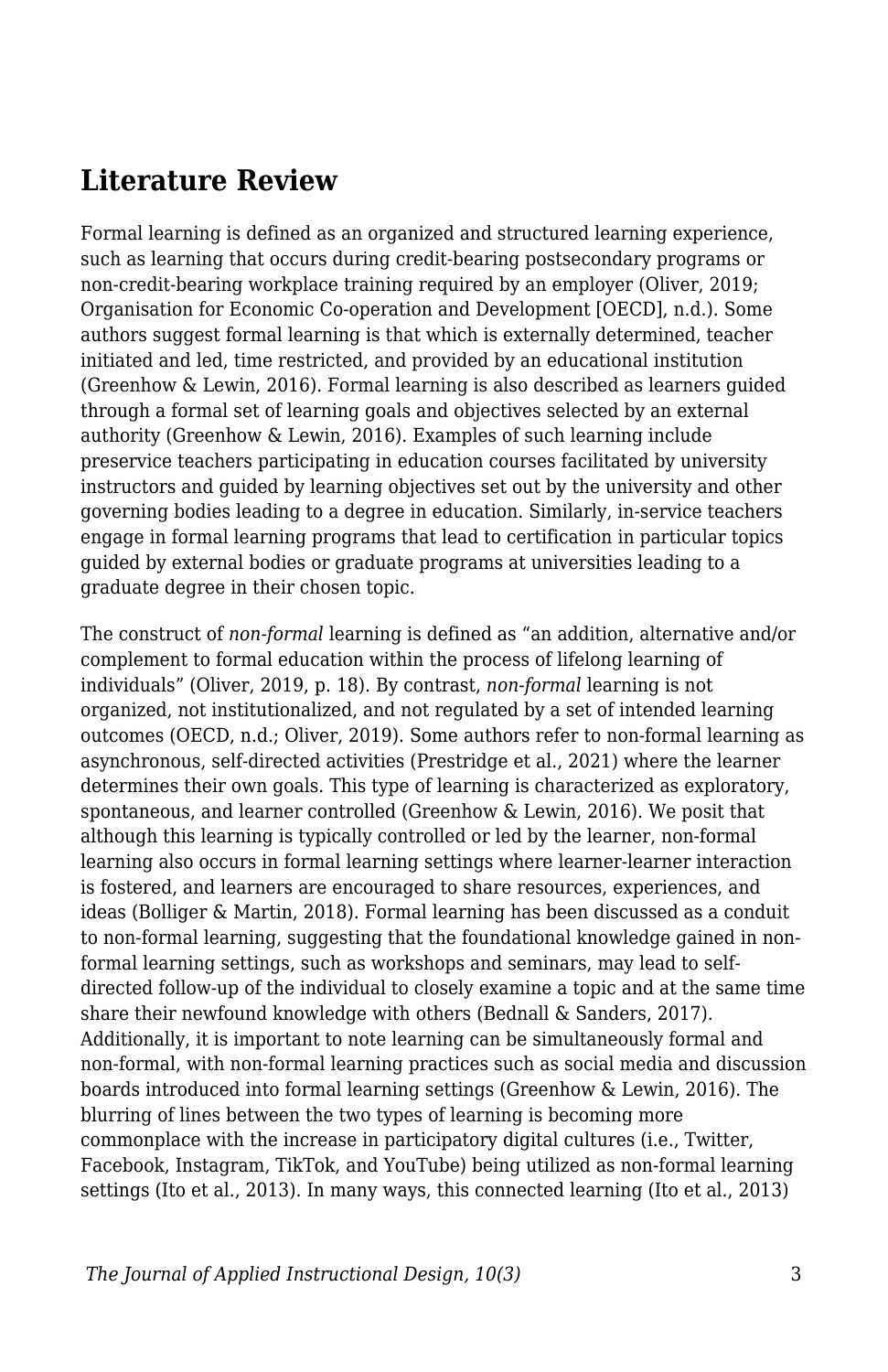bridges the gap between formal and non-formal learning, providing students the opportunity to exercise autonomy in what and how they continue prescribed learning in formal settings.

Formal and non-formal learning is also visualized as opposites on a continuum with: non-formal at one end, described as not organized, unstructured or unintentional; formal at the other end, described as organized, structured, and intentional; and non-formal at the midpoint, two described as organized with learning objectives [\(OECD, n](http://www.oecd.org/education/skills-beyond-school/recognitionofnon-formalandinformallearning-home.htm).d.). In this article, the professional learning intervention for in-service and preservice teachers is situated midway on the continuum, given it is intentional with a set objective, occurs outside of a learning environment in a degree program, and is referred to as non-formal or professional learning. Many examples exist of the value and benefits of preservice teachers engaging in such non-formal learning opportunities (Beck et al., 2020; Brown et al. 2020). Regarding in-service teachers, several studies explore non-formal learning through professional development, including patterns of engagement and interaction among language teachers in online learning (Pawan et al., 2003), extending professional development through online learning communities such as the INSPIRE program (Liuet al., 2009), comparing formal and non-formal learning in face-to-face versus online formats (Levenberg & Caspi, 2010), and the growth of online teacher professional development (Lay et al., 2020). Although there is considerable research on non-formal learning for preservice teachers as well as professional learning for in-service teachers, there is limited literature about designing non-formal, professional learning for both in-service and preservice teachers in an online learning environment.

We use the term "professional learning" interchangeably with "non-formal learning" and describe this as organized and intentional learning that takes place outside of class time or the workplace. Online professional learning for teachers has seen a steady increase, due, most notably, to the COVID-19 pandemic (Hartshorne et al., 2020), with the focus on supporting teachers on how to teach in an online learning environment (Ferdig, Baumgartner, Hartshorne, Kaplan-Rakowski, & Mouza, 2020). Designing and implementing high-quality online learning, teacher support, and training is crucial (Greenhow et al., 2020) to the success of students and teachers during this crisis. The rationale for providing online professional learning (i.e, just-in-time support to teachers in a precarious situation of adapting to emergency remote teaching with limited experience) was necessitated by the ever-changing requirements of social distancing (Lay et al., 2020). There are, however, additional perceived benefits of facilitating professional learning through online platforms. Researchers cite the growth of online professional learning as being related to improved access, flexibility in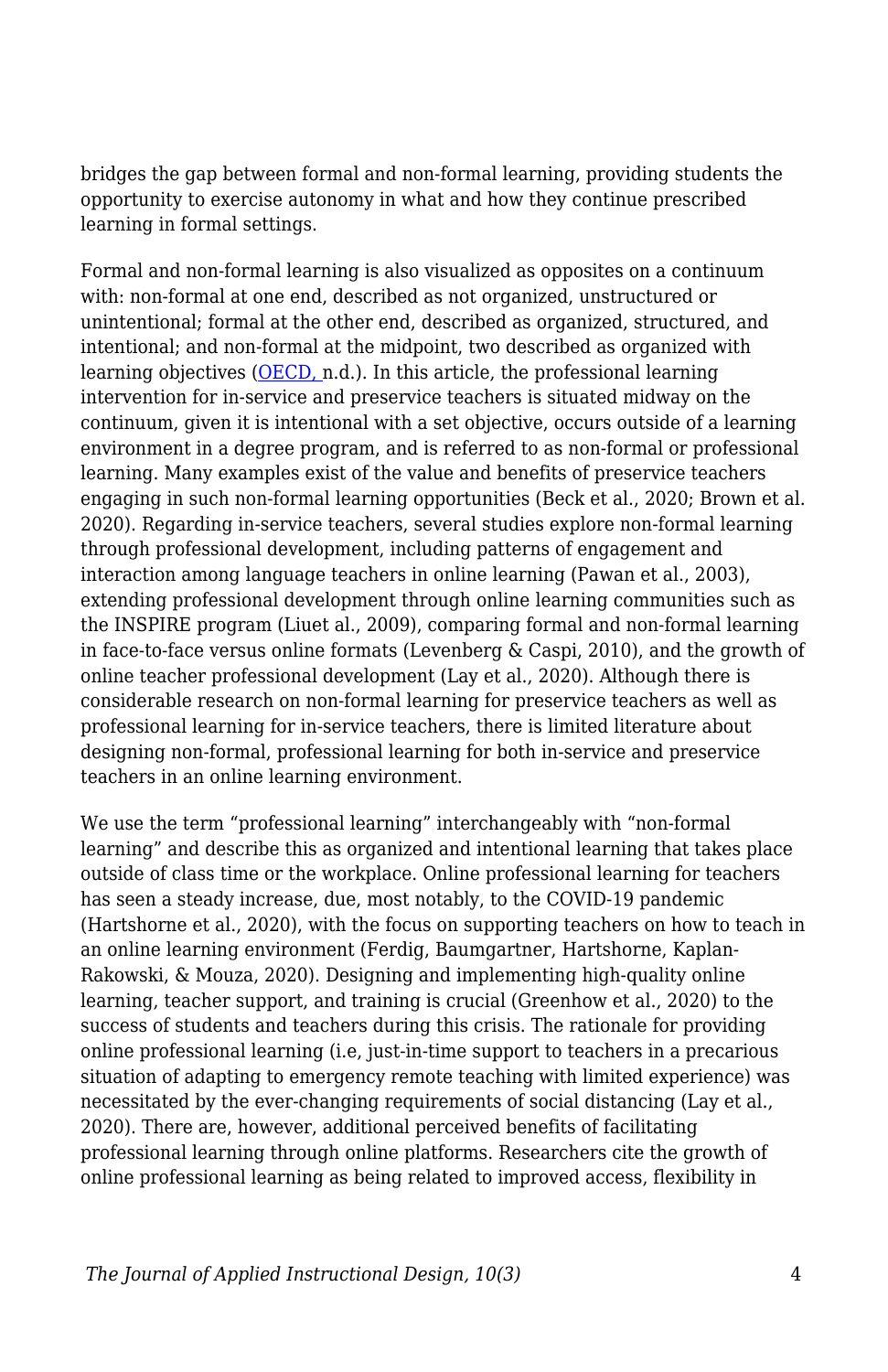scheduling and location, networking possibilities, and lower costs (Lay et al., 2020). Additionally, online options for professional learning are of great value because they can utilize resources not readily available locally or nationally (Brooks & Gibson, 2012; Stevens & Frazelle, 2016). Furthermore, online learning formats provide the opportunity to engage participants both synchronously and asynchronously, thus encouraging the development of an ongoing professional learning community that practices inquiry, innovation, and exploration (Admiraal et al., 2019).

The examination of the literature noted a scarcity of literature on non-formal learning designed for both in-service and preservice teachers. The aim is to contribute to this growing field by sharing our reflections on designing online professional learning for novice and practicing teachers. By describing the design process as well as perceptions of how the participants responded during the sessions, we endeavored to provide insights into this complex and unique design challenge.

## **Collaborative Inquiry**

Collaborative inquiry is used by educators for professional learning and school improvement efforts (Donohoo, 2013). School-university partnerships using collaborative inquiry for codesigning teacher professional learning and examining new pedagogical approaches demonstrate promising results (Cantalini-Williams et al., 2015; Harris & Klenowski, 2017). We used Donohoo's (2013) four-frame model to guide the process of our collaborative inquiry: framing the problem, collecting evidence, analyzing evidence, and documenting (see Table 1). During the first phase of framing the problem, we determined a collaborative inquiry approach to designing the professional learning series could help teachers (both in-service and preservice) with learning how to teach online. In the second phase, as servicelearning partners and members of the design team, we maintained field notes during meetings and throughout the professional learning series to document design and perceptions during the sessions to inform collaborative inquiry. We also administered exit tasks at the end of the sessions to help inform the design of the following session. In the third phase of analysis, we reviewed the design of the professional learning series and during debriefs, we discussed our reflections. We gained a deeper understanding of current learning needs, which, in turn, led to the design of subsequent sessions in the professional learning series. As a team engaging in collaborative inquiry, during the fourth phase, we reviewed the documentation and refined our collective insights about the design including our perceptions of how the participants responded during the professional learning series.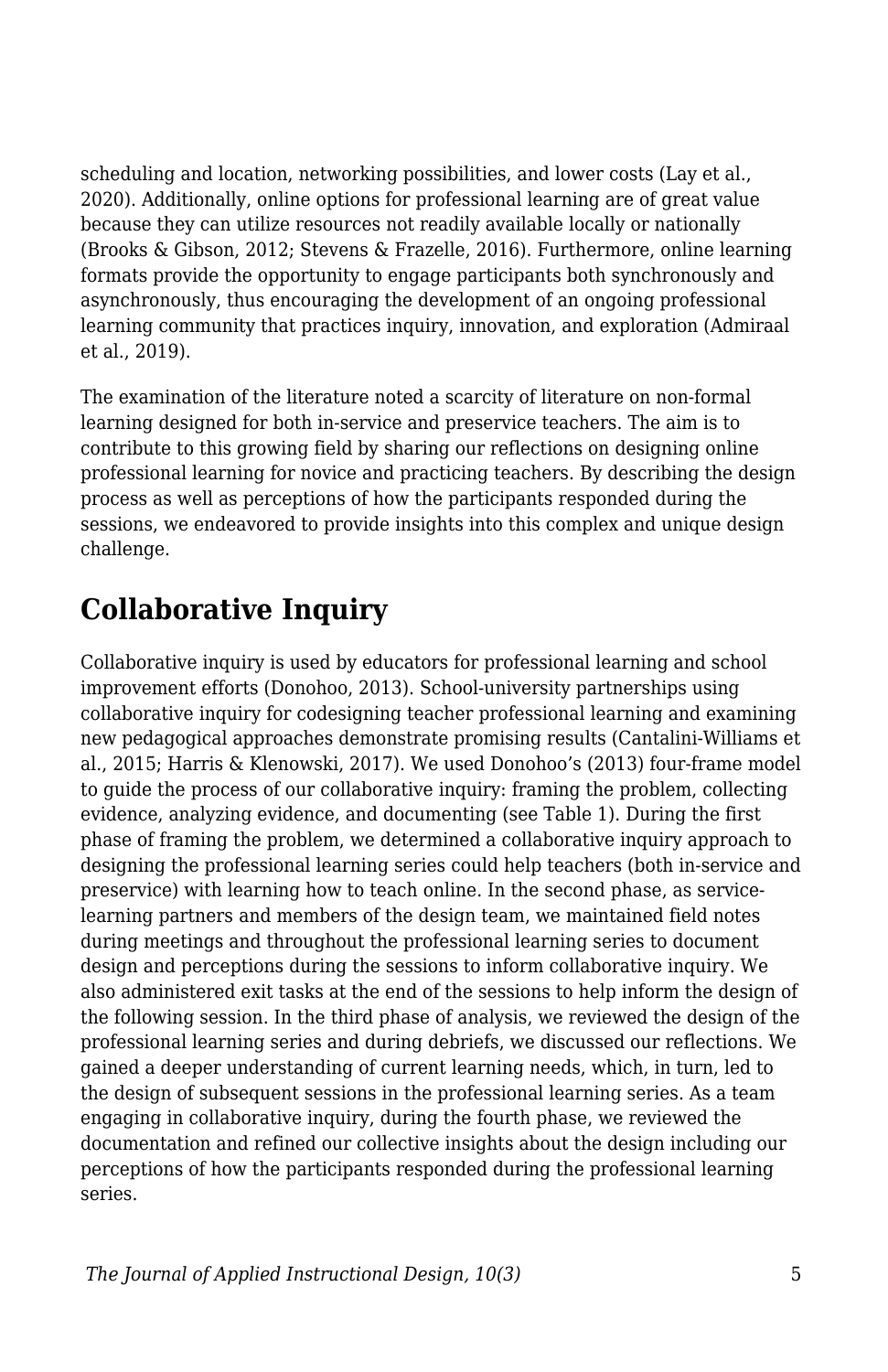Table 1

Process for Collaborative Inquiry

| <b>Collaborative</b><br><b>Inquiry Phase</b> | <b>Activity</b>                                                                                                                                                                                                                                                                                                   |  |
|----------------------------------------------|-------------------------------------------------------------------------------------------------------------------------------------------------------------------------------------------------------------------------------------------------------------------------------------------------------------------|--|
| 1. Framing the<br>problem                    | The design team came together to determine the need<br>of providing professional learning to support both in-<br>service and preservice teachers as they were required<br>to adapt to emergency remote teaching. Ideas for<br>potential topics were discussed based on the perceived<br>needs of online teachers. |  |
| 2. Collecting<br>evidence                    | The design team kept detailed notes during the design<br>meetings and the professional learning sessions.<br>Additionally, exit tasks were administered in the sessions to<br>determine the congruency between perceived and actual<br>needs.                                                                     |  |
| 3. Analyzing<br>evidence                     | After each session, the design team met to reflect upon how<br>the participants responded to the sessions. These reflections<br>allowed the team to revisit the initial designs and make<br>modifications for further sessions to better meet the needs<br>of the participants.                                   |  |
| 4. Documenting                               | At the end of the professional learning series, the design<br>team came together to review our documentation. Through<br>this, we refined our collective insights about the design as<br>well as our perceptions of how the participants responded<br>during the professional learning series.                    |  |

## **Professional Learning Design**

The professional learning series was based on the backward design approach (Mazur, 2018; Wiggins & McTighe, 2005). The backward design approach is grounded in constructivist learning theory and often characterized by the following three parts: (a) identifying and clarifying desired results, (b) determining acceptable evidence and multiple means of expression and representation, and (c) planning accessible learning experiences and instruction with attention to preinstructional decisions (Mazur, 2018; Wiggins & McTighe, 2005). This model is a proven design approach that is frequently used by instructional designers (Bond & Dirkin, 2020).

The backward design approach not only guided the design of the series, but also informed the sequence of the sessions. We aimed to support teachers with limited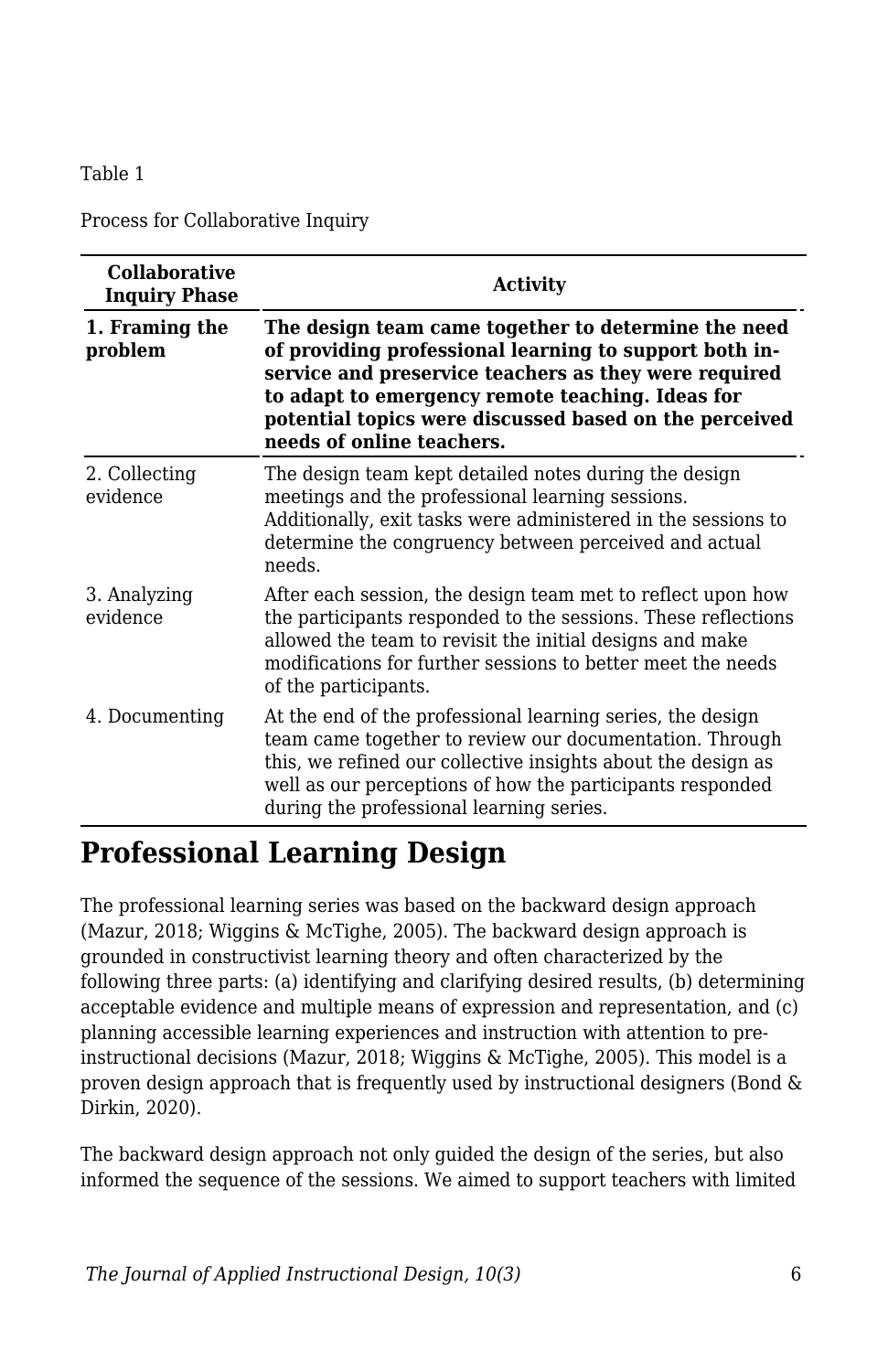experience in online pedagogies. Designing the pathway of the sessions coincided with the backward design approach (see Table 2). First, we started the series with identifying and clarifying results and used the Universal Design for Learning (UDL) principles (CAST, 2018b) to make online learning accessible and inclusive for all learners. Second, we determined acceptable evidence and incorporated multiple means of expression and representation through digital choice board creation and design. We discussed what constituted evidence of learning. The sessions did not have formal certifications associated with them. Therefore, we explored the practical application of the skills and strategies presented in the sessions as the goal of the learning process. Utilizing the backward design approach, conscious of the goal of providing immediate support to teachers, we focused on providing opportunities for participants to apply and transfer learning into authentic teaching contexts (Hicks & Bose, 2019). Third, we focused on accessible learning experiences, engagement strategies, and social-emotional learning in online learning. Additionally, we scaffolded the learning to support the differing needs of both in-service and preservice teachers (Korhonen et al., 2019).

Table 2

| <b>Backward</b><br><b>Design Parts</b>                        | <b>Sessions</b>                                                                                                                                      | <b>Content Overview</b>                                                                                                                                                                                                       |
|---------------------------------------------------------------|------------------------------------------------------------------------------------------------------------------------------------------------------|-------------------------------------------------------------------------------------------------------------------------------------------------------------------------------------------------------------------------------|
| Part $1:$<br>Identifying and<br>clarifying<br>desired results | learning that is accessible,<br>inclusive, and engaging for all<br>learners?                                                                         | Session 1: How might I use the $\bullet$ Introduction to UDL principles $\bullet$<br>UDL principles to design online Barriers in online learning • Strategies<br>for asynchronous and synchronous<br>sessions                 |
| acceptable<br>evidence                                        | Part 2: Determine Session 2: How might I use choice<br>boards in online learning to<br>increase student engagement in<br>learning assessments?       | • Literature related to digital choice boards<br>$\bullet$ Examples of digital choice boards $\bullet$ How<br>to create a digital choice board                                                                                |
|                                                               | Session 3: How might I design the<br>content for choice boards?                                                                                      | • Understanding by Design framework<br>(Wiggins & McTighe, 2005) $\bullet$ 21st-century<br>learning skills outlined by Alberta Education<br>(2011) and incorporation into choice board<br>designs                             |
| Part 3: Plan<br>learning<br>experiences and<br>instruction    | Session 4: How might I design<br>online learning to encourage<br>student engagement?                                                                 | $\bullet$ Engagement strategies $\bullet$ Fostering<br>relationships and supportive learning<br>communities (e.g., icebreakers, whole group<br>tasks, and exit activities)                                                    |
|                                                               | Session 5: How might I design<br>online learning to encourage<br>social-emotional development to<br>support student mental health and<br>well-being? | • Social, and emotional learning: self-<br>awareness, self-management, social<br>awareness, relationship skills, and<br>responsible decision-making (Collaborative<br>for Academic, Social, and Emotional<br>Learning, 2020). |

Roadmap for Professional Learning Sessions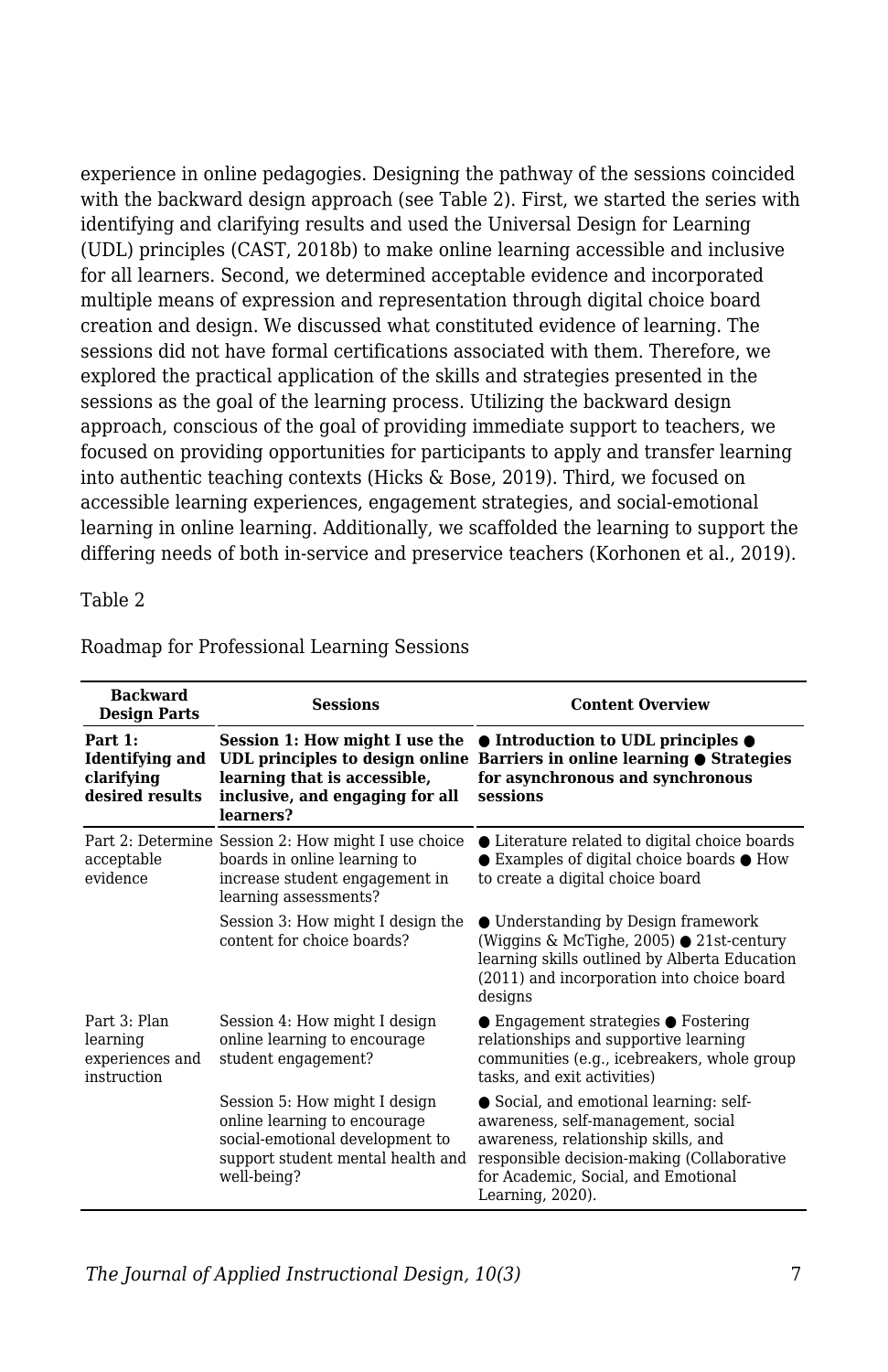Another consideration while designing the series was the need for practical strategies that could be utilized by participants immediately. We aimed to design a professional learning series that was responsive and would provide just-in-time support for participants (Greenhalgh & Koehler, 2017). Though practicality was at the forefront of the design, we were also cognizant of the need to provide less experienced participants with foundational knowledge of the topics. Balancing the need for building a knowledge base and making learning meaningful while designing for learners with varied experience levels posed a unique design challenge. To mitigate this problem, we started each session with an entry task that posed a question to allow participants to consider their experiences and prior knowledge. We also incorporated reflection activities throughout the sessions to allow participants to share insights with one another and engage in reflection about personal expertise and experiences with online learning. The learning design for the sessions was similar for the preservice and in-service teachers: following a similar pattern of exploring the evidence base; presenting different methods for incorporating online learning; and encouraging personal reflection. The sessions incorporated an overview of online learning from an evidence-based perspective, as well as instruction and exploration of how in-service or preservice teachers might utilize online learning concepts with online learners. The sessions utilized experiential and active learning approaches to model tools and techniques useful for teachers when teaching online. For more detail about the five sessions and the tools used in the professional learning series, see Appendix A.

## **Insights and Impressions**

The sessions in the professional learning series involved 60 in-service teachers, 253 preservice teachers, and several faculty members. In this section, we report insights and impressions from our field notes about how the in-service and preservice teachers responded to the learning design of the sessions. Even though the professional learning design for in-service teachers was the same as the one designed for preservice teachers, we noticed the ways participants responded to the designs differed, particularly in the types of questions asked throughout the sessions.

We noted the questions preservice teachers asked during the sessions were related to pedagogical approaches. Preservice teachers appeared interested in learning more about how a strategy or tool could be used across different grade levels because many were uncertain as to which grade level they might be teaching in the future. Queries about how to facilitate discussions or facilitate collaboration for different age groups, how to best modify an activity for different levels, and how to differentiate tasks were asked by the preservice teachers. Other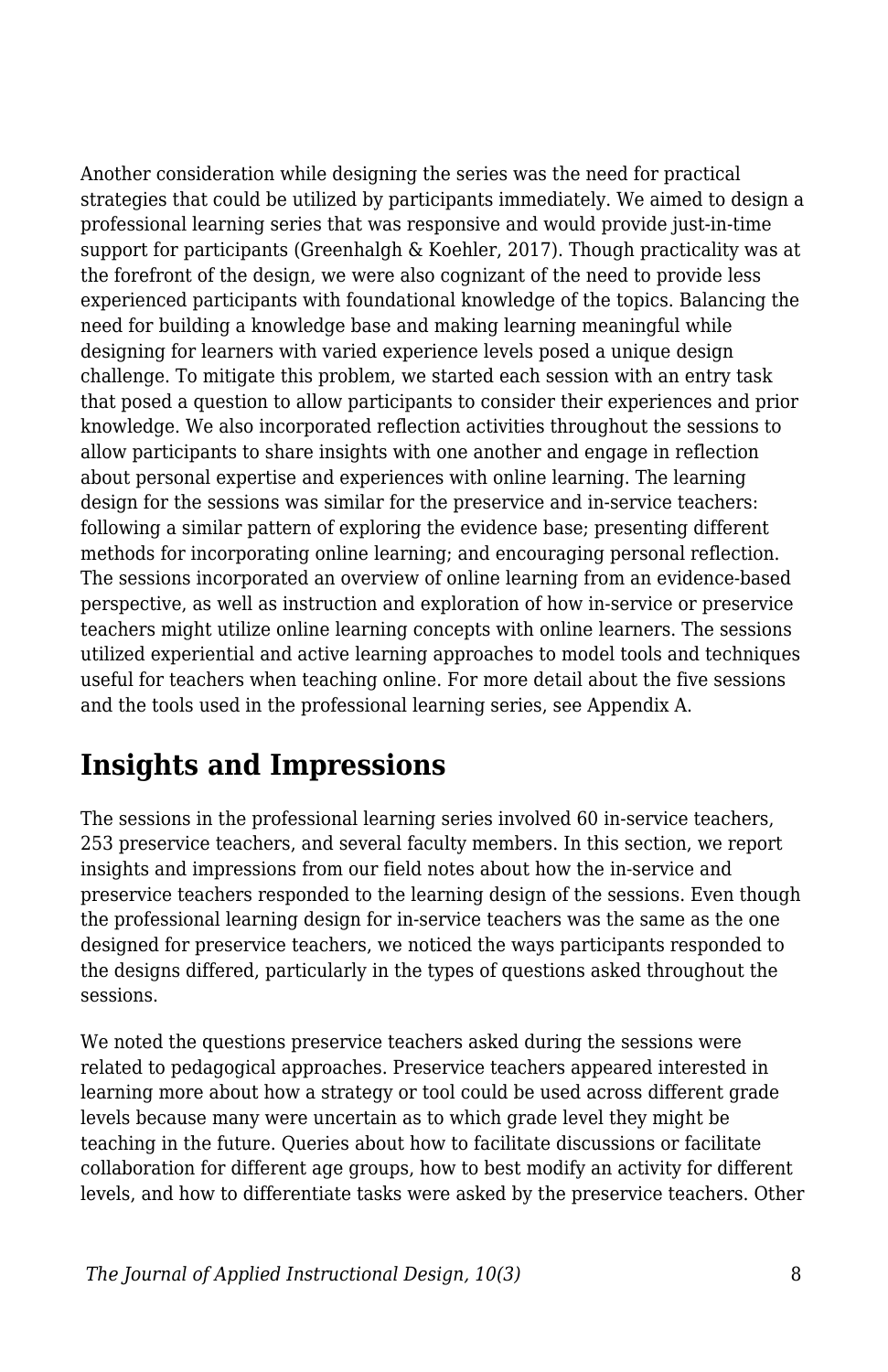questions included whether the strategies presented could be utilized in either online or face-face learning because some participants were uncertain if they would be teaching in an online or a face-to-face scenario. Preservice teachers also asked if we could provide certificates of attendance to add to their teaching portfolios. Furthermore, preservice teachers requested additional resources to add to their teaching toolkits: book lists; citations; and online tutorials. Preservice teachers approached these sessions as a means to gain knowledge to apply to future teaching scenarios.

In contrast, in-service teachers focused less on the pedagogical approaches and favored discussions about the practicality of the tools or strategies being presented. As in-service teachers had a robust understanding of the rationale behind utilizing different pedagogical approaches, and at the same time were figuring out how to transfer face-to-face learning to an online learning scenario, their questions centered around logistical and technical aspects. Questions such as what to do when students do not turn on their cameras during online classes and how to ensure students remain engaged in sessions were at the forefront of the discussion. Questions were also about technology integration and how, for example, to embed choice boards into the learning management system for students to see the presentation view and interact immediately. There were questions about using technology to foster collaboration and how to move students into breakout spaces while ensuring they stay on task and return to the main room when asked. In many ways, in-service teachers used these sessions to examine scenarios from their classrooms and framed their questions about specific situations to receive feedback about their learning design choices.

Queries related to the professional learning sessions were also noted by the district partner following the sessions. For example, in-service teachers asked the district partner practical questions about creating choice boards to support selfdirected learning pathways and as a way to provide options for students to demonstrate their learning*.* Some teachers expressed once they became more comfortable teaching online, they could focus on their questions about incorporating ideas from the professional learning series. It is possible that nonformal learning for experienced teachers accompanied by coaching provided by the school district benefits teachers well past the initial professional learning sessions. This allows coaches to continue responding to questions and supporting online teaching and learning.

A few faculty members also attended the professional learning series alongside the preservice teachers. We noted that instructors in higher education asked questions about the ways to adapt some strategies for their classes with preservice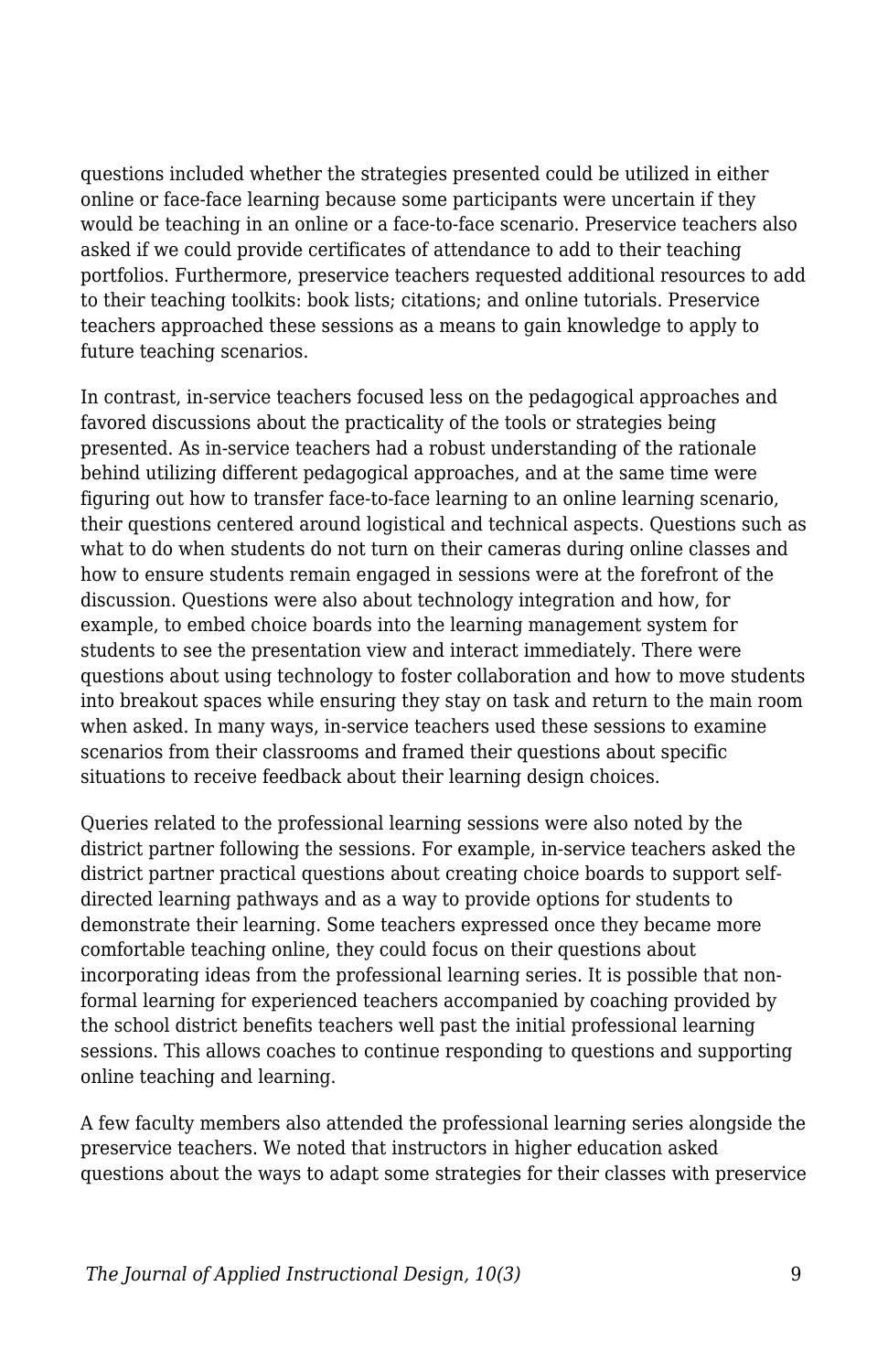teachers. In much the same way as the in-service teachers, postsecondary instructors asked questions related to scenarios from their classes. Their queries related to how to enact the strategies for an adult audience while modeling strategies and techniques their students could use with K-12 students. When reflecting on the sessions, we noted that it helped to have participants in the sessions with a range of teaching experiences to provide scenarios from their practice and deepen the inquiry by asking different types of questions.

Each of the sessions included time for small groups to convene in breakout rooms. We noticed in both the in-service and preservice groups, the participants remained for the duration of the hour-long sessions, including the breakout room segments. When groups returned from the breakout rooms, one or more of the group members shared insights or questions with the larger group. The participants asked a range of pedagogical and practical questions during these non-formal learning sessions, and the design team benefitted from reflecting on the types of questions to continually inform the evolving design of the sessions.

#### **Discussion**

Designing professional learning experiences as part of a collaborative design team involving service-learning partners from the university and a school district and using a backward design approach was valuable for supporting both in-service and preservice teachers. Generally, designing sessions was similar for in-service and preservice teachers. In observations, we noted the types of questions generally asked by the in-service teachers were practical, and questions asked by preservice groups were pedagogical. We speculate this was related to their teaching experiences. A design team with a broad range of educational experiences, along with participants themselves, help with responding to different types of questions asked during the sessions. The professional learning series attracted the intended audiences of in-service and preservice teachers and included a few faculty members who teach courses in undergraduate programs. Future professional learning sessions could be offered to a broader audience combining in-service and preservice teachers with postsecondary instructors. We suggest deepening the community of knowledge increases the likelihood of developing a collaborative learning community (Chatterjee & Correia, 2020) because collaborative learning promotes higher levels of engagement and fosters deeper relationships within the participant groups (Bergmark, 2020).

Professional learning has the potential to inform the design of formal programs. From a program perspective, the design team noted that the professional learning series, although a non-formal program, helped inform the development of a new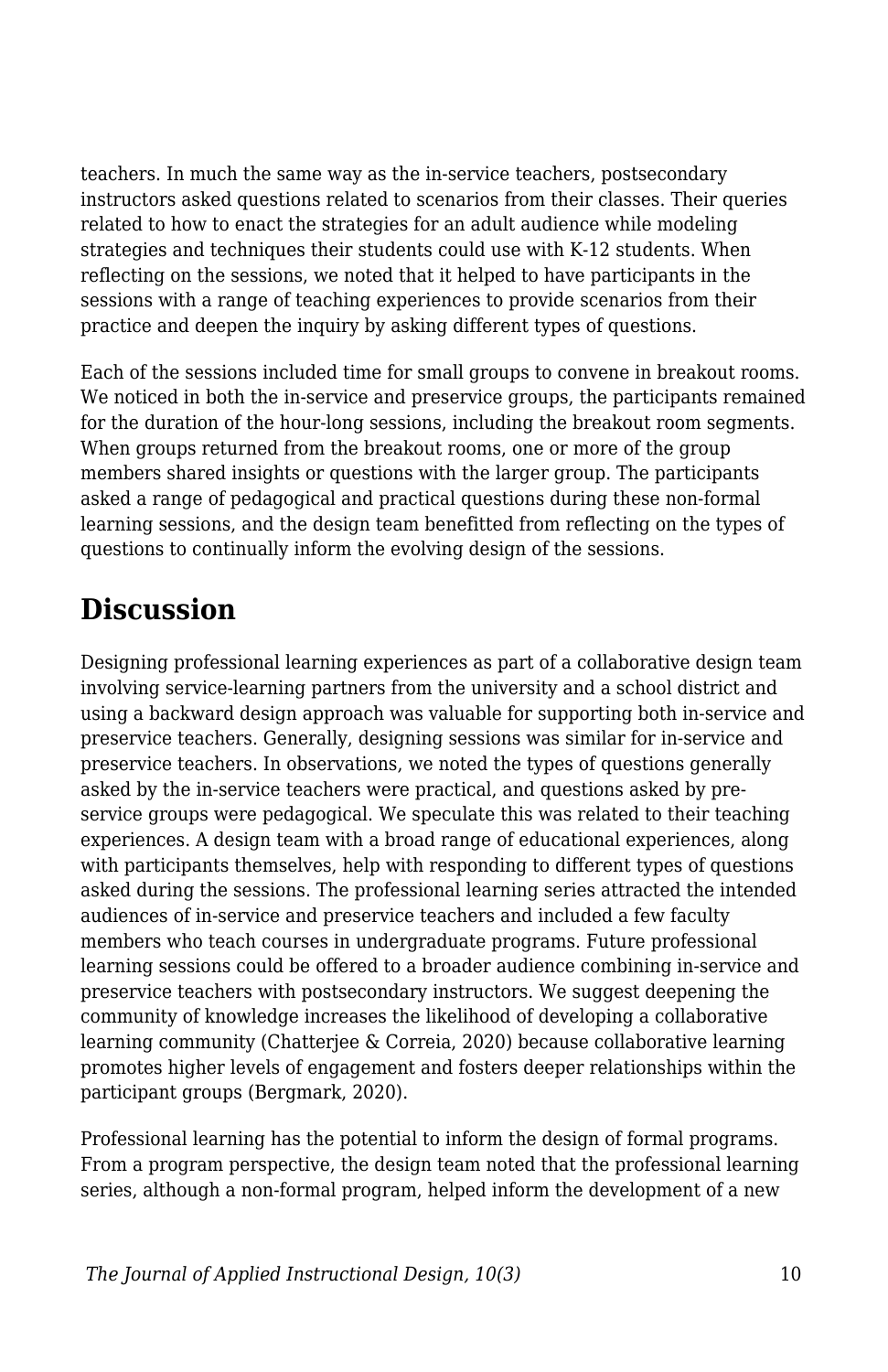course designed for preservice teachers focused on digital pedagogies (Brown et al., 2020). Arguably, the design and observations made during the sessions designed for in-service and preservice teachers contributed to and informed new program development related to online teaching at the faculty of education. Likewise, the design of the professional learning and responses of the participants can also contribute to future designs of non-formal learning programs. Preservice teachers prompted thinking about incorporating ways to recognize participants for enrolling and participating in the professional learning series. The design team is currently considering the use of micro-credentials in the form of badges in future series to provide participants with recognition for involvement in professional learning (Ralston, 2021).

One limitation of this report is that descriptions of the design process and insights about non-formal learning are based on our experiences as a design team and our reflections from designing and participating in the sessions. Further studies could be conducted to continue to improve the design of this type of professional learning for teachers. Future studies could involve an in-depth examination of how in-service teachers, preservice teachers, and faculty enact and refine online pedagogies in classroom practice. Additionally, further studies could explore the efficacy and impact of the inclusion of in-service and preservice teachers, as well as post secondary instructors, in professional learning.

In reflecting on the professional learning series, we also noted the importance and value of collaborative instructional design (Brown et al., 2013). Engaging in collaborative inquiry with service-learning partners for instructional design of a professional learning series provided a greater understanding of designing for different contexts. A collaborative inquiry approach worked well for our design team with all of us located in non-proximal locations due to the pandemic and health restrictions (Mehlenbacher et al., 2018). Although in a lockdown scenario during our design phase, our team came together virtually to support teachers and contribute to instructional design of the professional learning series. For instructional designers, professional learning providers, and other educators involved in designing professional learning design with learning partners for multiple audiences such as in-service teachers, preservice teachers, graduate students, and faculty, we offer the following recommendations:

1. Begin from an empathetic perspective and look at how the needs of all potential participants intersect. We utilized the backward design framework as a guide for our process as well as the sessions themselves: (a) identifying and clarifying desired results, (b) determining acceptable evidence and multiple means of expression and representation, and (c)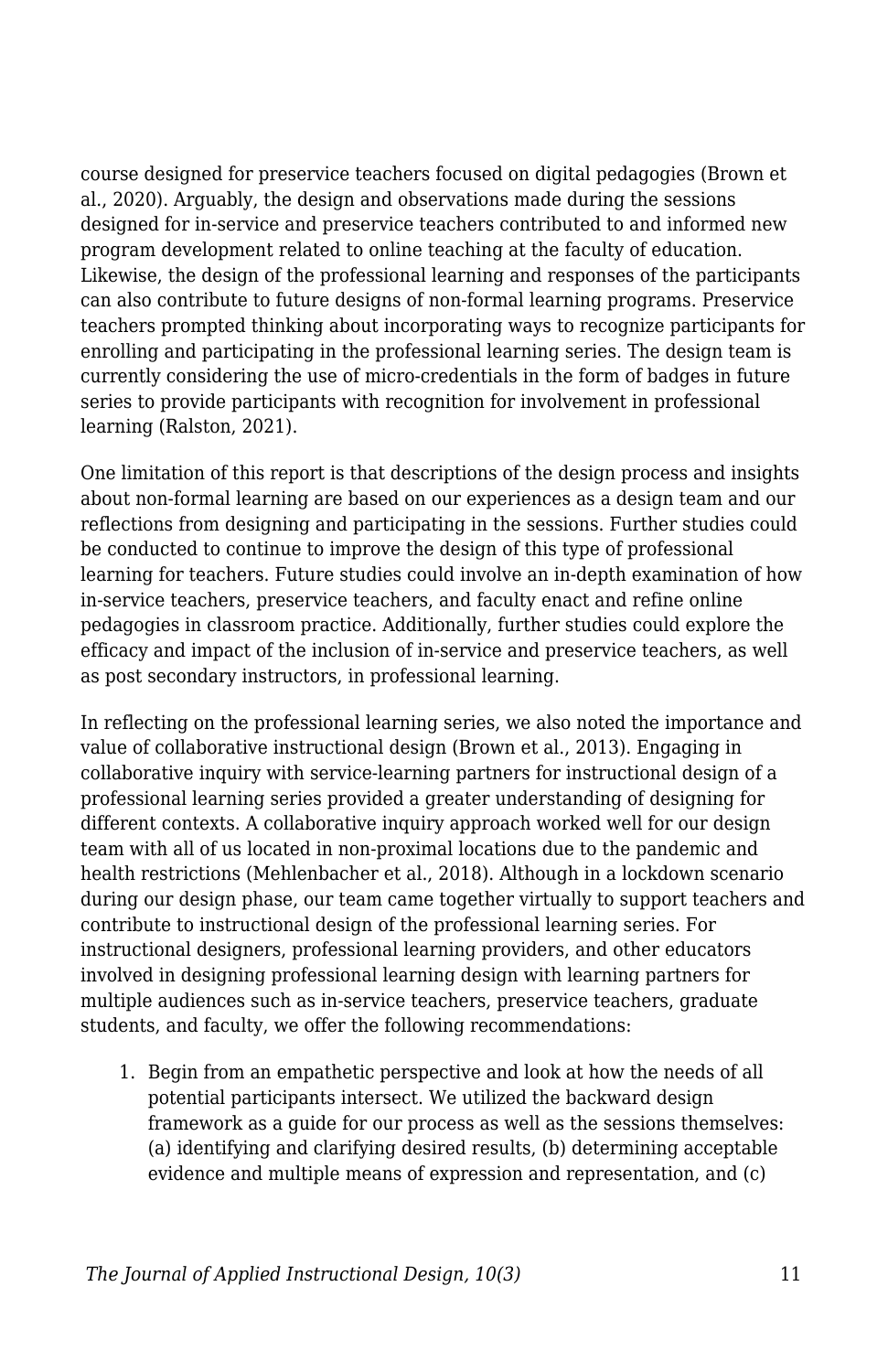planning accessible learning experiences and instruction with attention to pre-instructional decisions (Mazur, 2018; Wiggins & McTighe, 2005). This provided us with a clear action plan that provided structure, clarity, and focus working together. We see this theoretical framework as one that could be used by other design teams engaging in a similar process.

- 2. Utilize digital technologies and resources (Brown et al., 2013) to support ongoing communication between all partners involved in the design team. Working remotely due to the COVID-19 pandemic, we embraced the use of digital and collaborative technologies to work within the design team and to support our continual communication, collaboration, and sharing of materials. We relied on shared online spaces that were readily available to all partners (e.g., Google Docs, Google Slides, Zoom, and email) to maintain ongoing communications for collaborative inquiry. Docs and Slides were used to develop course materials. Zoom and email were used to connect throughout the design process. We recognize other platforms can be used to support communication and collaboration. Effective collaboration relies on dialogue and discussion (Mehlenbacher et al., 2018), and shared online spaces allowed our design team to debrief and share insights virtually.
- 3. Learn from one another and celebrate diverse viewpoints. We engaged in a process that encouraged all members of the design team to learn from one another and contribute ideas. We came into this partnership with different experiences and throughout our collaborative inquiry, we maintained a level of respect for the knowledge and expertise each team member brought with them which allowed us to be co-producers of knowledge (Hill et al., 2019). Our design team members had a robust understanding of protocols for giving and receiving constructive feedback; however, for teams with less experience, we recommend having explicit discussions on how to debrief and provide feedback to maintain a dialectic and open process. We also valued the perspectives of the participants and provided space for questions to adapt the sessions to meet the needs of different audiences. Also, we learned participants were interested in recognition for participation in a professional learning series, and plan to consider developing a micro-credential badge in future.

### **Conclusion**

Professional learning opportunities are necessary for in-service and preservice teachers. We argue designing professional learning using a backward design approach proved valuable for service-learning partners from a university and school district. This approach helped our design team engage in collaborative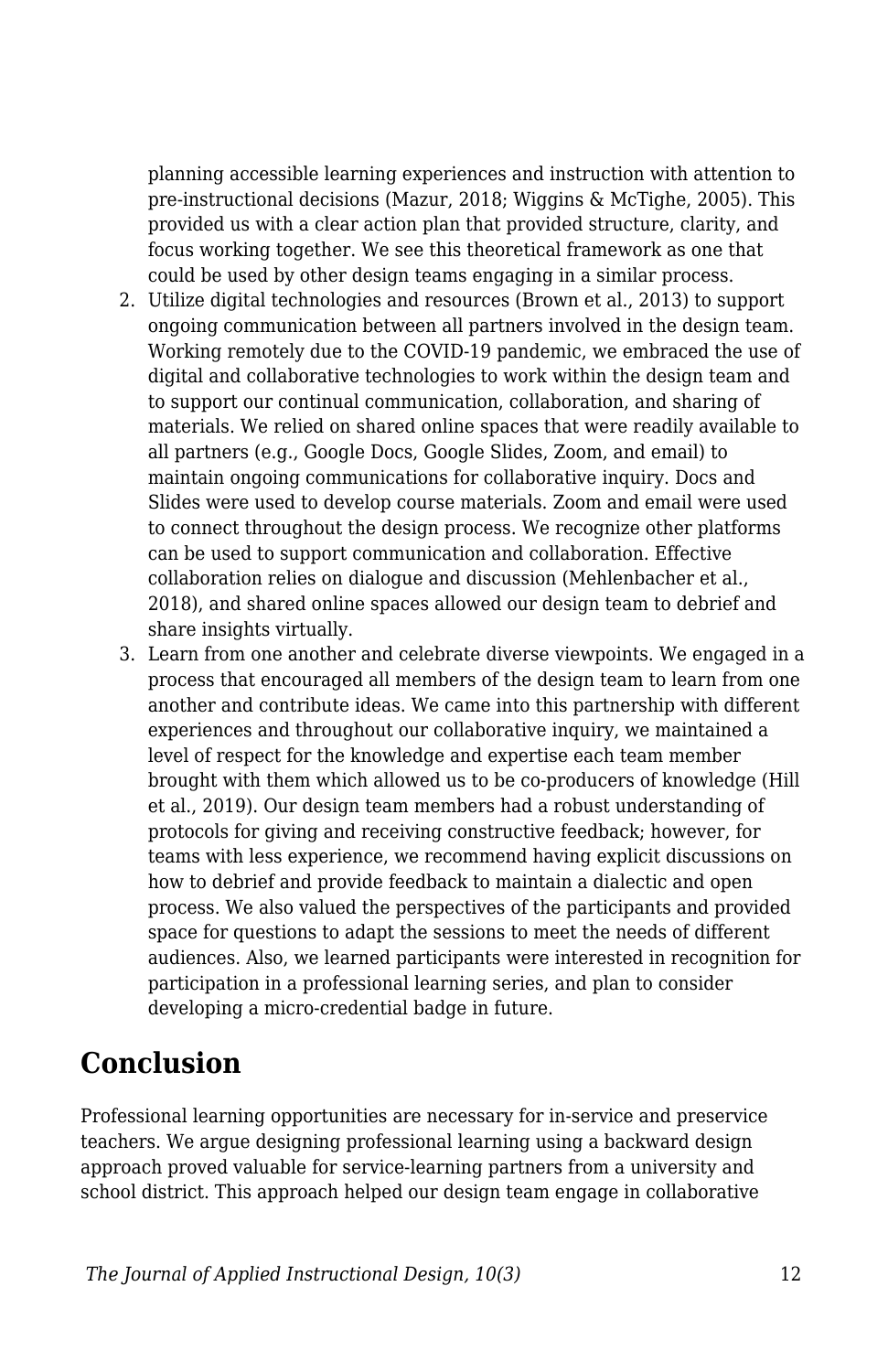inquiry while offering a professional learning series to experienced and beginning teachers adapting to emergency remote teaching. We also learned faculty members who teach preservice teachers were interested in participating in professional learning opportunities alongside their students. The questions asked by participants during the sessions provided additional information to tailor the design responsively to the different audiences in the sessions. As designers, we reflected on the participants' responses to the non-formal learning, and the pedagogical and practical questions asked. Observations and reflections were used to inform the development of future offerings and to provide a foundation for future study.

### **Appendix A**

#### **Session 1: Universal Design for Learning (UDL) Principles for Online Learning**

UDL was presented as a framework for designing learning that meets the needs of the largest number of learners (La, Dyjur, & Bair, 2018). In the session, students were guided through a review of the principles of UDL as well as the rationale for using UDL to design learning material. The rationale for using UDL as the basis of learning design is the importance of emotional engagement in optimizing lifelong learning (Immordino-Yang, 2016), and the idea that when the three principles of UDL are used across all areas of learning design (course design, teaching practices, learning experiences, and assessments) student success is greatly improved (Al-Azawei et al., 2016). Equally, UDL results in increased student engagement resulting from multiple entry points and levels of challenge which meets the diversity of students (La et al., 2018). After reviewing UDL and the rationale for using UDL as a framework, participants looked at the variety of barriers that present in online learning and explored ways to mitigate these barriers. Strategies for both asynchronous and synchronous sessions were outlined with a focus on the three aspects of UDL: engagement, representation, and actions and expression (CAST, 2018a). To synthesize the learning, participants spent time in breakout groups discussing a scenario and how they would use the UDL principles to address potential barriers contained in the scenario. Participants were encouraged to think about both asynchronous and synchronous strategies. The session closed with a request for participants to reflect on the session and record the most important takeaway in the chat box. The exit task responses were used for formative assessment for the instructor to evaluate which concepts were of most value to participants, and if any concepts needed to be revisited in the following session.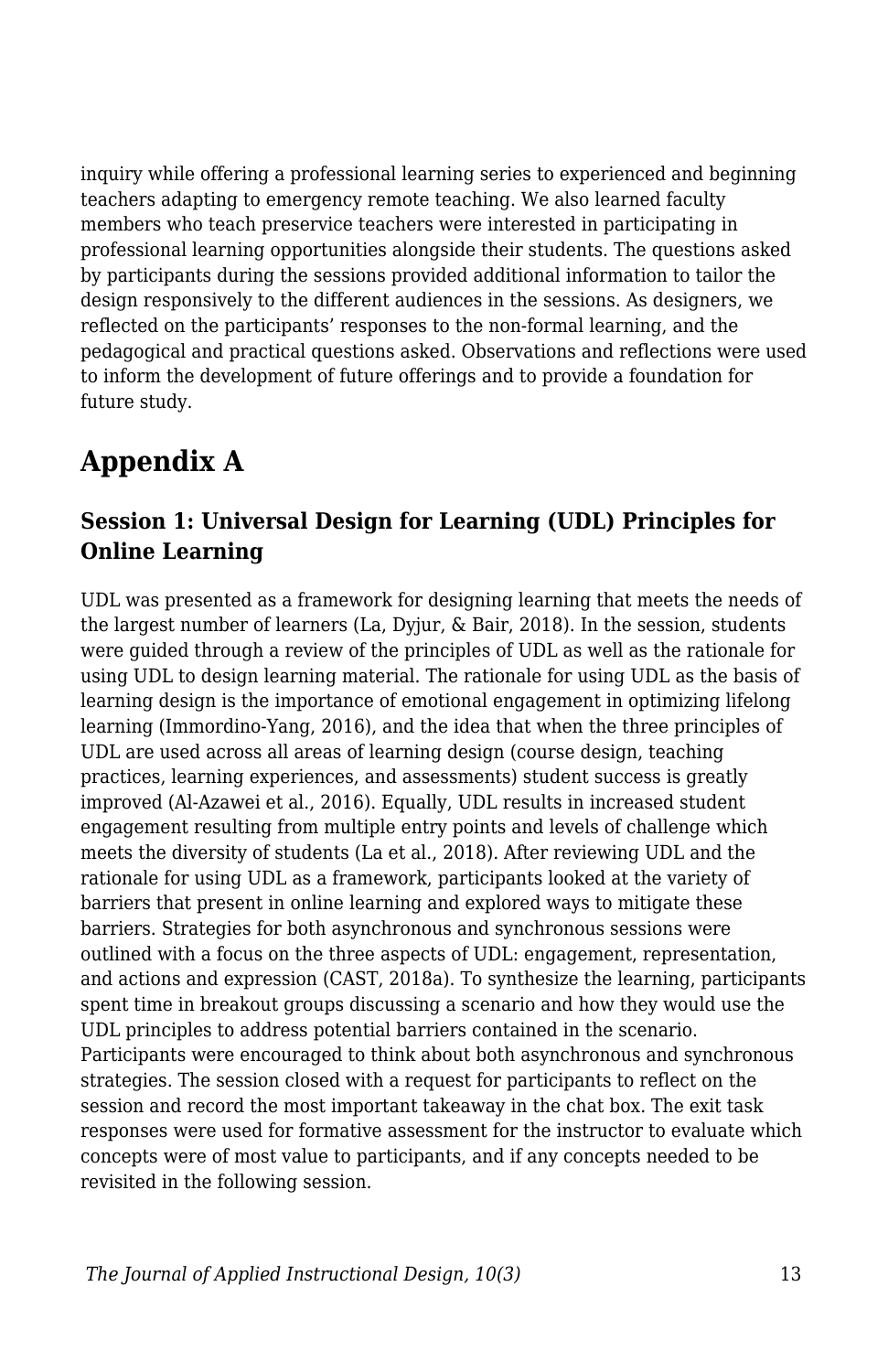#### **Session 2: Creating Choice Boards for Online learning**

The second session in the series introduced participants to the idea of incorporating choice in learning assessments. The first segment of the session provided a brief summary of the literature surrounding choice in learning from the perspectives of Parker et al. (2017). The researchers explain student motivation and engagement can be increased when students are given choice about the material they study, assessments they complete, and who they work with because this allows students to capitalize on their strengths and meet their learning needs. We discussed how student choice can be motivating when options are relevant to students' interests and goals, not too numerous and complex, and congruent with the values of students' culture (Katz & Assor, 2007). The second segment of the session was a hands-on tutorial. After participants had the opportunity to explore an exemplar created by the instructor, participants were guided through a step-bystep process for creating a digital choice board in Google Slides.

#### **Session 3: Creating Content for Choice Boards**

The third session incorporated an introduction and review of the Understanding by Design framework (Wiggins & McTighe, 2005). Participants were encouraged to use this framework and think about designing learning choices from a backward design perspective (Wiggins & McTighe, 2005). Additionally, the concepts of utilizing learner preferences as well 21st-century learning skills to design learning activities were highlighted. The learner preferences inventory developed by Alberta Education (2010) looked at preferences based on how individuals complete tasks. Options include working in groups, working alone with time to think, making and using pictures to learn, talking about new ideas and information, and moving and trying things out (Alberta Education, 2010). The 21st-century learning skills outlined by Alberta Education (2011) include critical thinking, problemsolving, innovation, communication, collaboration, self-directed learning, global awareness, civic engagement, information and media literacy, and financial and economic literacy. After a discussion of the key concepts, participants were given time in breakout groups to design and develop learning activities to fit each of the 21st-century learning skills, the learner preferences inventory, or both. The session closed with an invitation for participants to take their co-created list of activities and further develop these to complete their digital choice board from the previous session.

#### **Session 4: Student Engagement in Online Learning**

The fourth session in the series focused on providing an overview of engagement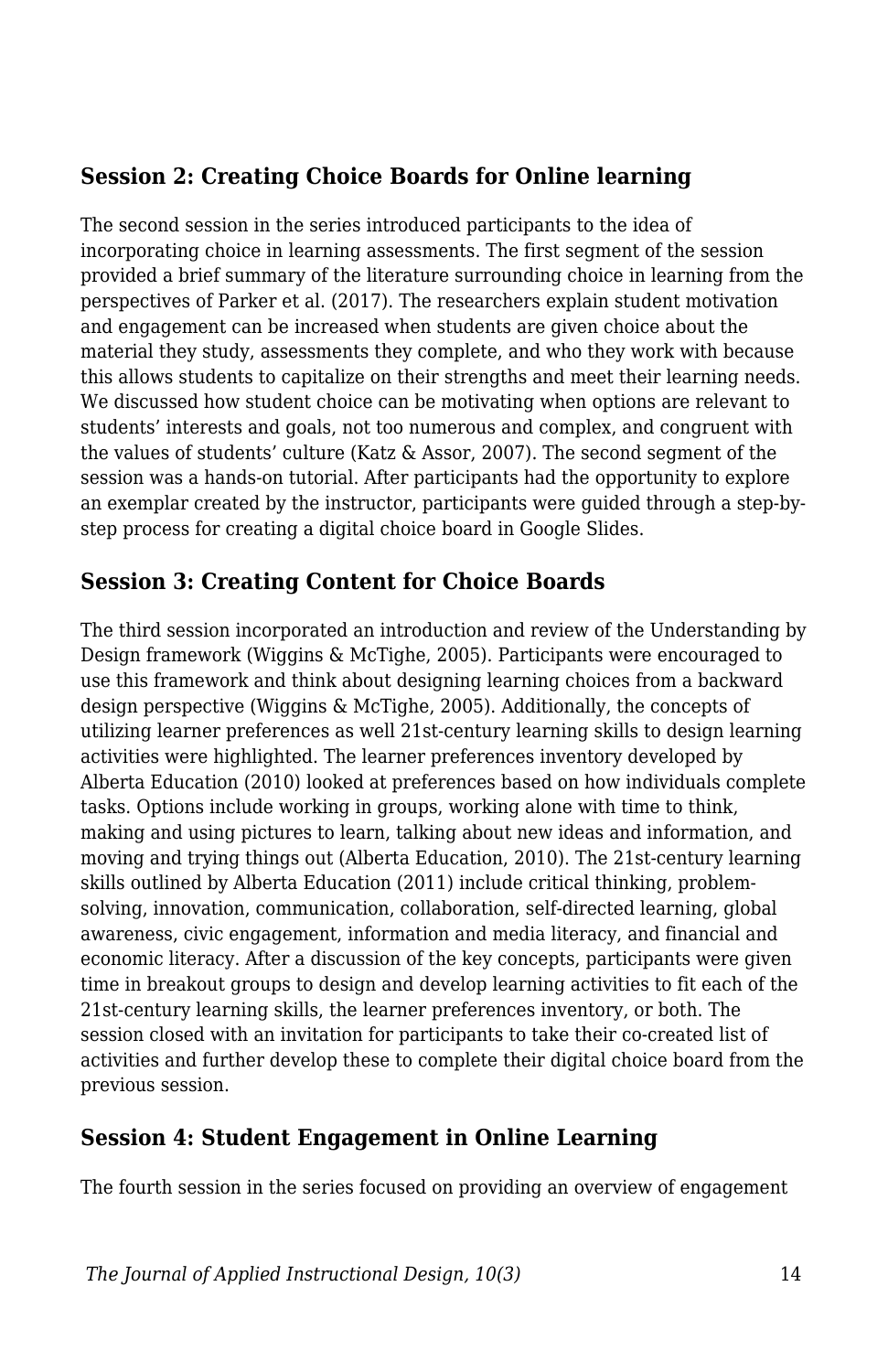strategies for use in synchronous sessions to encourage student participation and interaction with learning materials. Working from the definition of student engagement (i.e., both the effort and commitment that students expend in learning endeavors, Kahn et al., 2017), the workshop explored the idea of building relationships and supportive learning communities through the incorporation of various activities. Martin (2019) suggests building relationships with students in online learning is imperative as it increases engagement levels, satisfaction, and retention. Additionally, Jaggars and Xu (2016) posited students are more motivated to learn when they feel connected to their online course community. Building from these ideas, participants were introduced to numerous activities to use in synchronous sessions to encourage relationship building and connection. Activities included setting the scene, icebreakers, entry tasks, collaborative activities, whole group tasks, and exit activities. Setting the scene ideas included entry music, the use of waiting rooms, camera on/off policies, and chat box protocols, and a discussion on teacher presence. Icebreakers included open-ended questions with no single correct answer. Entry/engage/hook tasks included topic and class trailers, three-question polls, and notice and wonder exercises. Collaborative activities included jigsaw and think, pair, share, and gallery walks with peer feedback in breakout spaces. Whole group tasks included opinion sharing, U-shaped discussions using Zoom whiteboards and Google Jamboards, and Kahoot! quizzes. Exit activities included the next steps in Google Jamboards, selecting a traffic light color, and writing a key idea as a tweet. The session culminated in a breakout session where participants discussed and chose the activities that they would use in their own sessions.

#### **Session 5: Social-Emotional Learning for Online Learning**

The final session in the series focused on social-emotional learning and how inservice and preservice teachers incorporate it in online learning environments. This session began with an overview of this type of learning and its components: self-awareness, self-management, social awareness, relationship skills, and responsible decision-making (Collaborative for Academic, Social, and Emotional Learning, 2020). Participants also discussed the rationale for incorporating socialemotional learning including the likelihood of more positive social behaviors, enhanced self-efficacy, confidence, persistence, and connection to learning, decreased emotional stress, and improved grades (Durlak et al. 2011). Following the foundational knowledge segment, participants engaged in three socialemotional learning activities: a feelings check-in using the Zoom whiteboard, an all-about-you drawing activity, and a "what's in the tin" discovery activity. The session ended with a breakout activity where participants worked collaboratively to design an activity to use in their online learning environments. To maximize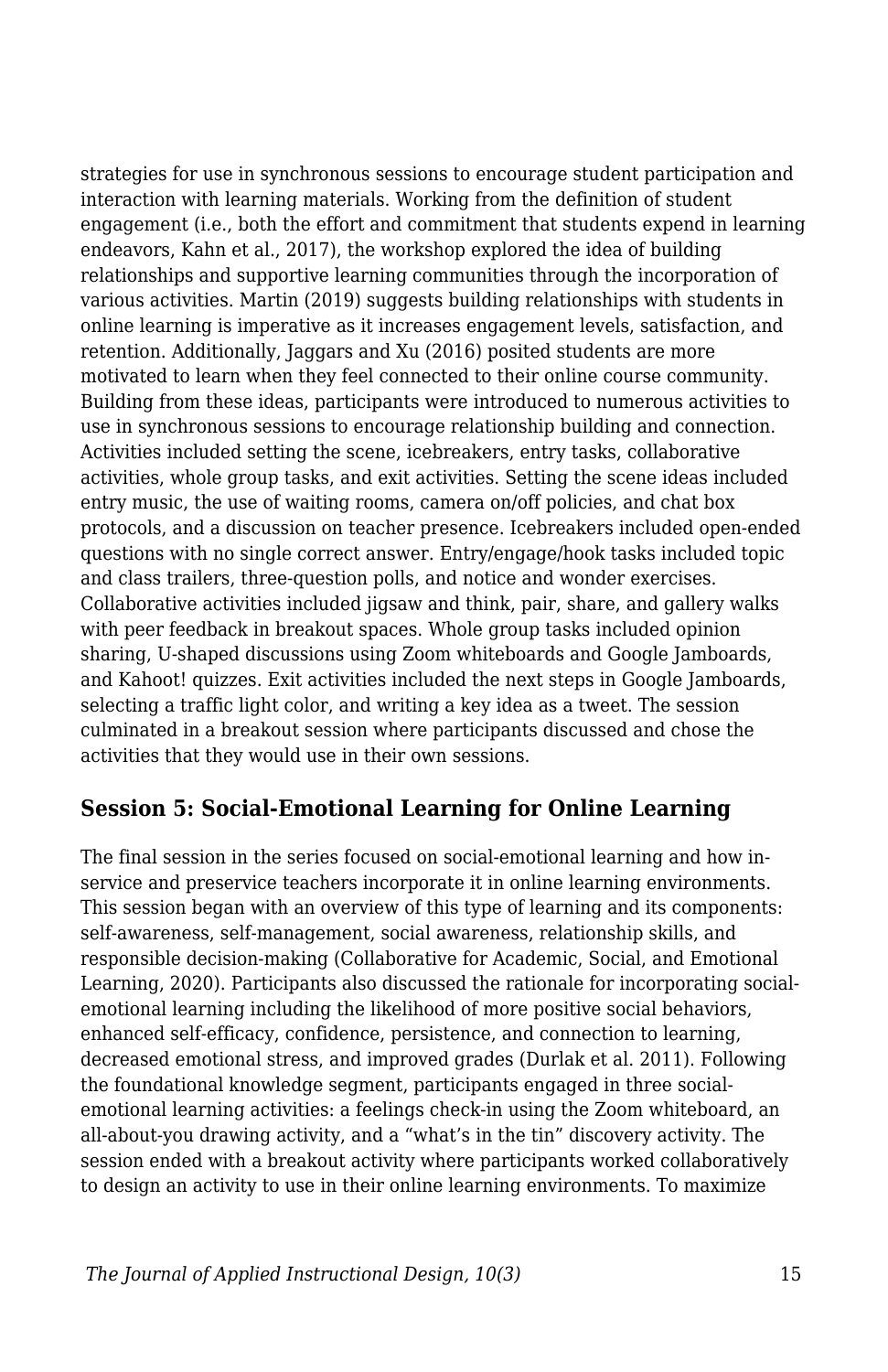collaboration, participants were asked to share their activity in a shared Google slideshow to learn from one another.

### **References**

- Admiraal, W., Schenke, W., de Jong, L., Emmelot, Y., & Sligte, H. (2019). Schools as professional learning communities: What can schools do to support professional development of their teachers? *Professional Development in Education, 47*(4), 684-698, https://doi.org/10.1080/19415257.2019.1665573
- Al-Azawei, A., Serenelli, F., & Lundqvist, K. (2016). Universal design for learning (UDL): A content analysis of peer-reviewed journal papers from 2012 to 2015. *Journal of the Scholarship of Teaching and Learning*, *16*(3), 39–56. https://doi.org/10.14434/josotl.v16i3.19295
- Alberta Education. (2010). *Making a difference: Meeting diverse learning needs with differentiated instruction*. [https://edtechbooks.org/-MoLE](https://education.alberta.ca/media/384968/makingadifference_2010.pdf)
- Alberta Education. (2011). *Framework for student learning: Competencies for engaged thinkers and ethical citizens with an entrepreneurial spirit.* Retrieved from https://open.alberta.ca/publications/9780778596479
- Alberta Teachers' Association. (2020). *Seven key findings*. Retrieved from [https://edtechbooks.org/-khPb](https://www.teachers.ab.ca/SiteCollectionDocuments/ATA/News%20and%20Info/Issues/COVID-19/Infographic%20-%20ATAPandemicPulseSurvey2.pdf)
- Bednall, T., & Sanders, K. (2017). Do opportunities for formal learning stimulate follow‐up participation in non-formal learning? A three‐wave study. *Human Resource Management*, *56*(5), 803–820. [https://edtechbooks.org/-wGBA](https://doi.org/10.1002/hrm.21800)
- Beck, J., Fowler, T., & Brown, B. (2020). Asynchronous professional learning: An online conference to connect pre-service and in-service teachers to current research. In R. E., Ferding, E., Baumgartner, R. Hartshorne, R., Kaplan-Rakowski & C. Mouza (Eds.), *Teaching, technology, and teacher education during the COVID-19 pandemic: Stories from the field* (pp. 565-567). Association for the Advancement of Computing in Education (AACE). [https://edtechbooks.org/-hYV](https://www.learntechlib.org/p/216903/)
- Bergmark, U. (2020). Teachers' professional learning when building a researchbased education: Context-specific, collaborative and teacher-driven professional development. *Professional Development in Education, Ahead-ofprint,* 1-15. https://doi.org/10.1080/19415257.2020.1827011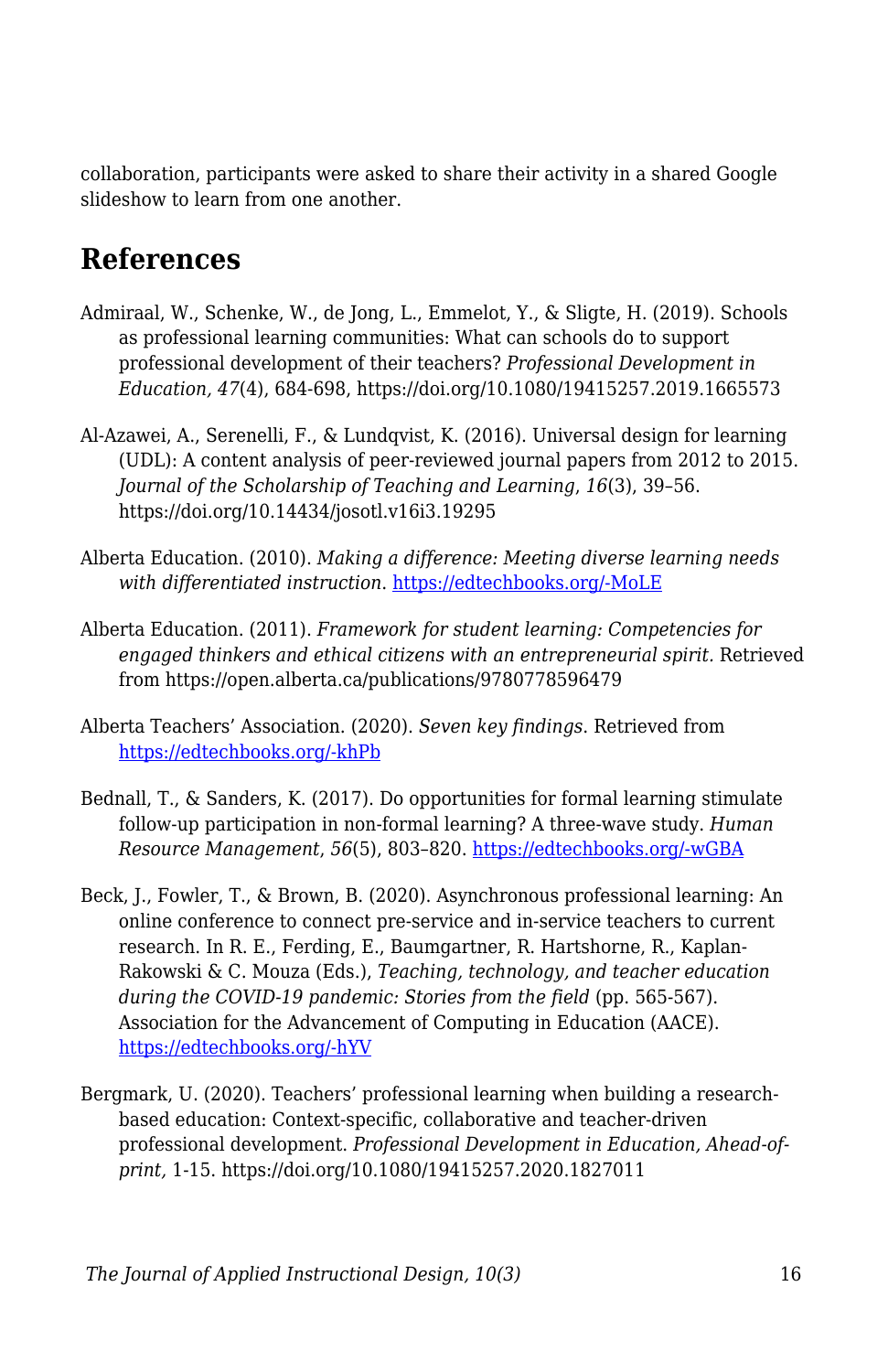- Bolliger, D., & Martin, F. (2018). Instructor and student perceptions of online student engagement strategies. *Distance Education*, *39*(4), 568–583. [https://edtechbooks.org/-iBUM](https://doi.org/10.1080/01587919.2018.1520041)
- Bond, J., & Dirkin, K. (2020). What models are instructional designers using today? *Journal of Applied Instructional Design*, *9*(2). https:// doi.org/10.51869/92jbkd
- Brooks, C., & Gibson, S. (2012). Professional learning in a digital age. *Canadian Journal of Learning and Technology*, *38*(2), 1-17. [https://edtechbooks.org/-BtI](https://doi.org/10.21432/T2HS3Q)
- Brown, B., Eaton, S. E., Jacobsen, M., Roy, S., & Friesen, S. (2013). Instructional design collaboration: A professional learning and growth experience*. Journal of Online Learning and Teaching*, *9*(3). [https://edtechbooks.org/-mFif](https://jolt.merlot.org/vol9no3/brown_0913.htm)
- Brown, B., Burns, A., Kendrick, A., Kapoyannis, T., & Delanoy, N. (2020). Adapting to changing K-12 contexts during COVID-19: Teacher education perspectives. In M. K. Barbour & R. LaBonte (Eds.), *Stories from the field: Voices of K-12 stakeholders during pandemic* (pp. 65–70). Retrieved from [https://edtechbooks.org/-FVeR](https://sites.google.com/view/canelearn-ert/)
- Cantalini-Williams, M. T., Curtis, D., Eden-DeGasperis, K., Esposto, L., Guibert, J., Papp, H., & Roque, C. (2015). Exploring the benefits of a Collaborative Inquiry Team in Education (CITE) initiative to develop a research community and enhance student engagement. *Brock Education*, *25*(1), Article 1. <https://doi.org/10.26522/brocked.v25i1.439>
- CAST. (2018a). *Optimize individual choice and autonomy* (version 2.2)*.* Retrieved from http://udlguidelines.cast.org/engagement/recruiting-interest/choice-autonomy
- CAST. (2018b). *Universal Design for Learning guidelines* (version 2.2). Retrieved from http://udlguidelines.cast.org
- Chatterjee, R., & Correia, A. (2020). Online students' attitudes toward collaborative learning and sense of community. *American Journal of Distance Education*, *34*(1), 53–68. https://doi.org/10.1080/08923647.2020.1703479
- Collaborative for Academic, Social, and Emotional Learning. (2020). *Evidencebased social and emotional learning programs: CASEL Criteria updates and rationale*. Retrieved from https://casel.org/wp-content/uploads/2021/01/11\_CASEL-Program-Criteria-Rat ionale.pdf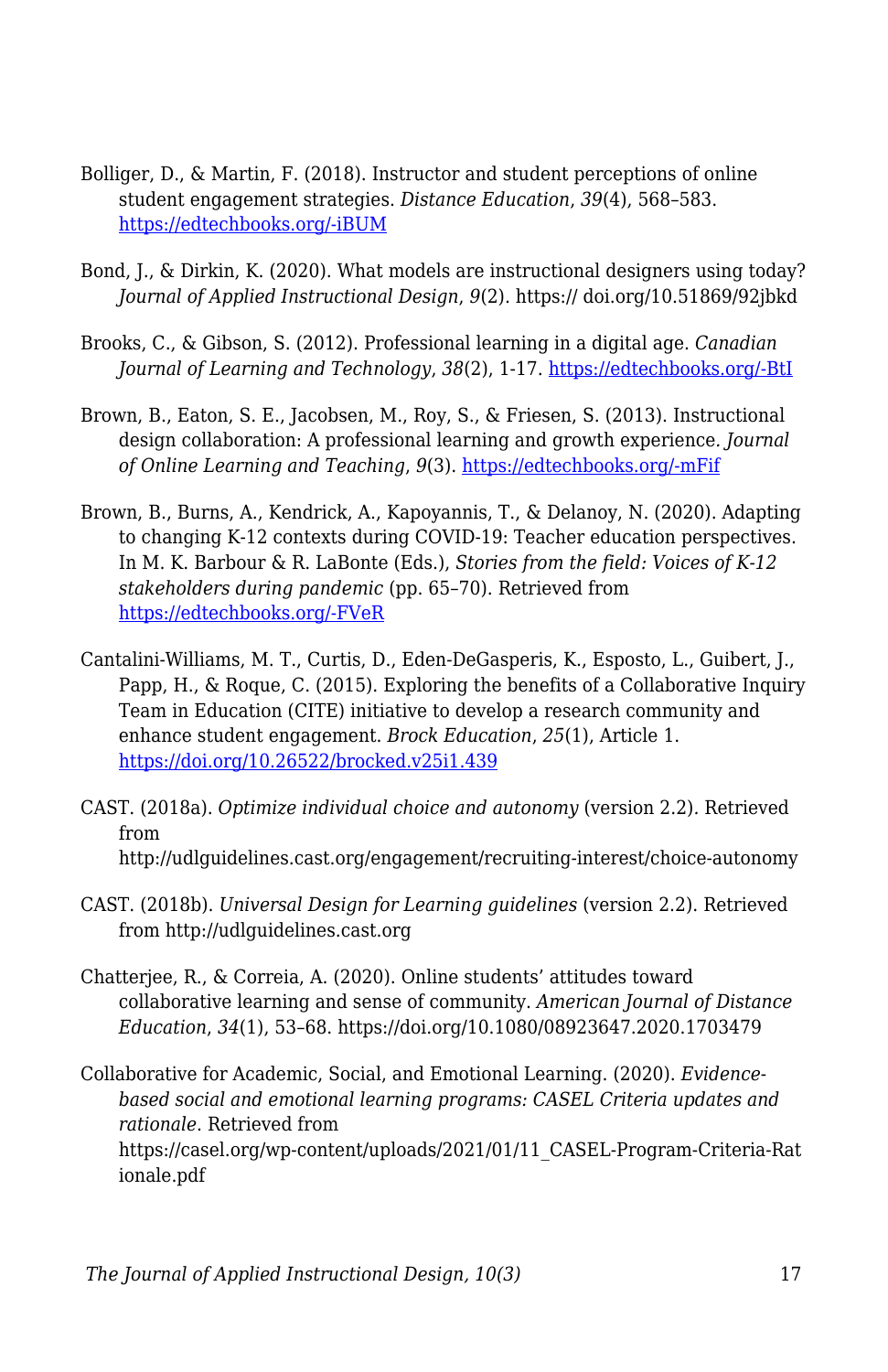- Donohoo, J. (2013). *Collaborative inquiry for educators*. Thousand Oaks, CA: Corwin.
- Donovan, T., Bates, T., Seaman, J., Mayer, D., Martel, E., . . . Poulin, R. (2019). *Tracking online and distance education in Canadian universities and colleges:* 2018. Retrieved from [https://edtechbooks.org/-oPhr](http://www.cdlra-acrfl.ca/wp-content/uploads/2020/07/2018_national_en.pdf)
- Durlak, J. A., Weissberg, R. P., Dymnicki, A. B., Taylor, R. D., & Schellinger, K. B. (2011). The impact of enhancing students' social and emotional learning: A meta-analysis of school-based universal interventions. *Child Development*, *82*(1), 405–432. [https://edtechbooks.org/-pnGx](https://doi.org/10.1111/j.1467-8624.2010.01564.x)
- Ferdig, R. E., Baumgartner, E., Hartshorne, R., Kaplan-Rakowski, R., and Mouza, C. (Eds). (2020). *Teaching, technology, and teacher education during the COVID-19 pandemic: Stories from the field.* Association for the Advancement of Computing in Education.
- Fullan, M. (2006). Leading professional learning: Think 'system' and not 'individual school' if the goal is to fundamentally change the culture of schools. *School Administrator*, *63*(10), 10–15. Retrieved from http://michaelfullan.ca/wp-content/uploads/2016/06/13396072310.pdf
- Fullan, M., & Hargreaves, A. (2016). *Bringing the profession back in: Call to action*. Learning Forward.
- Greenhalgh, S., & Koehler, M. (2017). 28 days later: Twitter hashtags as "just in time" teacher professional development. *TechTrends*, *61*, 273–281. https://doi.org/10.1007/s11528-016-0142-4
- Greenhow, C., & Lewin, C. (2016). Social media and education: Reconceptualizing the boundaries of formal and non-formal learning. *Learning, Media and Technology*, *41*(1), 6–30. https://doi.org/10.1080/17439884.2015.1064954
- Greenhow, C., Lewin, C., & Staudt Willet, K. (2020). The educational response to Covid-19 across two countries: A critical examination of initial digital pedagogy adoption. *Technology, Pedagogy and Education, 30*(1), 7-25*.* [https://edtechbooks.org/-Pfva](https://doi.org/10.1080/1475939X.2020.1866654)
- Harris, J., & Klenowski, V. (2017). *Using collaborative inquiry to improve student engagement and agency through innovative pedagogy*. SAGE Research Methods[. https://doi.org/10.4135/9781473992641](https://doi.org/10.4135/9781473992641)

Hartshorne, R., Baumgartner, E., Kaplan-Rakowski, R., Mouza, C., & Ferdig, R. E.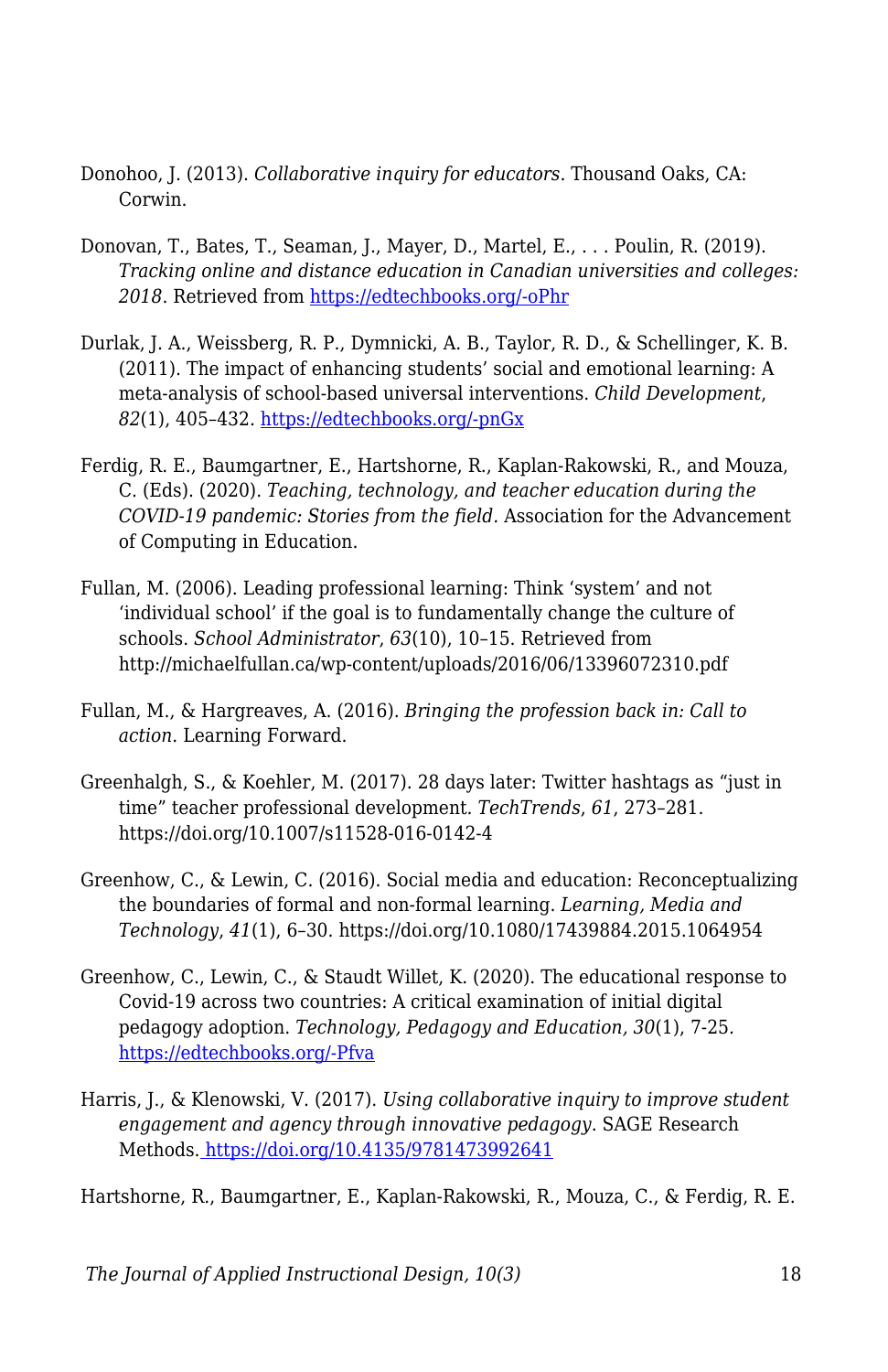(2020). Special issue editorial: Preservice and inservice professional development during the COVID-19 pandemic. *Journal of Technology and Teacher Education*, *28*(2), 137–147.https://www.learntechlib.org/primary/p/216910/

- Hicks, S., & Bose, D. (2019). Designing teacher preparation courses: Integrating mobile technology, program standards, and course outcomes. *TechTrends,* 63, 734–740. [https://edtechbooks.org/-kohz](https://doi.org/10.1007/s11528-019-00416-z)
- Hill, J., Thomas, C., & Brown, B. (2019). Research assistant as partner: Collective leadership to facilitate co-production. *International Journal for Students as Partners*, *3*(2), 129–138. [https://edtechbooks.org/-aFNv](https://doi.org/10.15173/ijsap.v3i2.3674)
- Hodges, C., Moore, S., Lockee, B., Trust, T., & Bond., A. (2020). The difference between emergency remote teaching and online learning. Retrieved from [https://edtechbooks.org/-sZA](https://er.educause.edu/articles/2020/3/the-difference-between-emergency-remote-teaching-and-online-learning)
- Immordino-Yang, M. H. (2016). *Emotions, learning, and the brain: Exploring the educational implications of affective neuroscience* (1st ed.). W. W. Norton & Company.
- Ito, M., Gutiérrez, K., Livingstone, S., Penuel, B., Rhodes, J., Salen, K. . . . & Watkins, S. C. (2013). *Connected learning: An agenda for research and design*. Digital Media and Learning Research Hub. Retrieved from [https://edtechbooks.org/-EqvT](https://dmlhub.net/wpcontent/uploads/files/Connected_Learning_report.pdf)
- Jaggars, S. S., & Xu, D. (2016). How do online course design features influence student performance? *Computers & Education*, *95*, 270–284. https://doi.org/10.1016/j.compedu.2016.01.014
- Johnson, N. (2019). *Tracking online education in Canadian universities and colleges: National survey of online and digital learning 2019 national report*. http://www.cdlra-acrfl.ca/wp-content/uploads/2020/07/2019\_national\_en.pdf
- Kahn, P., Everington, L., Kelm, K., Reid, I., & Watkins, F. (2017). Understanding student engagement in online learning environments: The role of reflexivity. *Educational Technology Research and Development*, *65*, 203–218. https://doi.org/10.1007/s11423-016-9484-z
- Katz, I., & Assor, A. (2007). When choice motivates and when it does not. *Educational Psychology Review*, *19*, Article 429. https://doi.org/10.1007/s10648-006-9027-y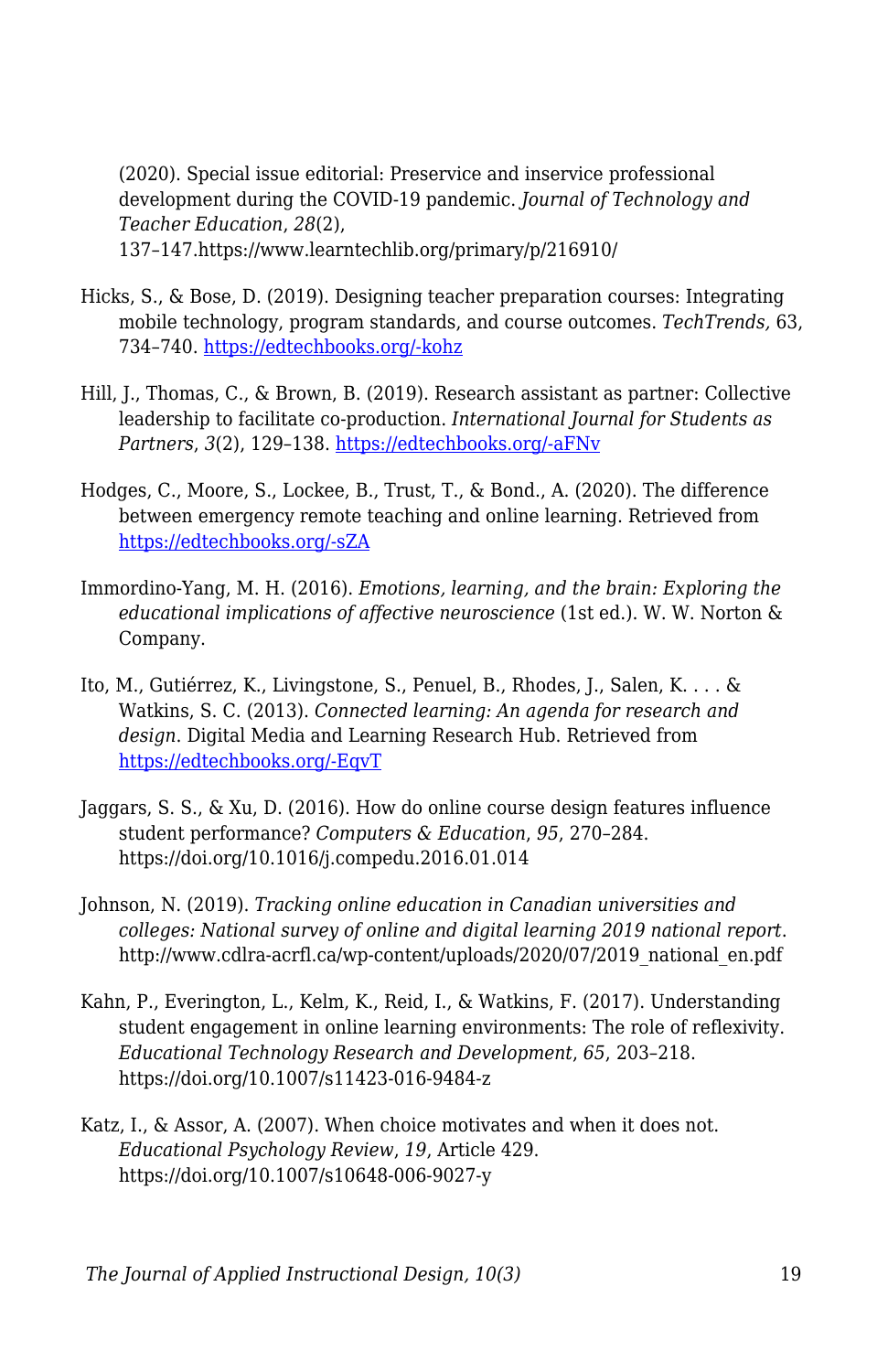- Korhonen, A., Ruhalahti, S., & Veerman, M. (2019). The online learning process and scaffolding in student teachers' personal learning environments. *Education and Information Technologies, 24*, 755–779. https://doi.org/10.1007/s10639-018-9793-4
- La, H., Dyjur, P., & Bair, H. (2018). *Universal design for learning in higher education*. University of Calgary, Taylor Institute for Teaching and Learning.
- Lay, C., Allman, B., Cutri, M., & Kimmons, R. (2020, September 15). Examining a decade of research in online teacher professional development. *Frontiers in Education*. [https://edtechbooks.org/-pFSA](https://doi.org/10.3389/feduc.2020.573129)
- Levenberg, A., & Caspi, A. (2010). Comparing perceived formal and non-formal learning in face-to-face versus online environments. *Interdisciplinary Journal of E-Learning and Learning Objects*, *6*(1), 323–332. Retrieved from [https://edtechbooks.org/-DqRw](https://www.learntechlib.org/p/44790)
- Liu, W., Carr, R., & Strobel, J. (2009). Extending teacher professional development through an online learning community: A case study. *Journal of Educational Technology Development and Exchange, 2*(1), Article 7, 99-112. [https://edtechbooks.org/-iGLc](https://doi.org/10.18785/jetde.0201.07)
- Martin, J. (2019). Building relationships and increasing engagement in virtual classroom: Practical tools for the online instructor. *Journal of Educators Online*, *16*(1). Retrieved from [https://edtechbooks.org/-xeBh](https://www.thejeo.com/archive/2019_16_1/martin)
- Mazur, R. (2018). Backward design. In B. B. Frey (Ed.), *The SAGE* encyclopedia of educational research, measurement, and evaluation (pp. 164–168). SAGE.
- McTighe, J., & Brown, P. (2020). Standards are not curriculum: Using understanding by design to make the standards come alive. *Science and Children*, *58*(1), 76-81. Retrieved from [https://edtechbooks.org/-qyWJ](https://www.nsta.org/science-and-children/science-and-children-septemberoctober-2020/standards-are-not-curriculum)
- Mehlenbacher, B., Kelly, A., Kampe, C., & Kittle Autry, M. (2018). Instructional design for online learning environments and the problem of collaboration in the cloud. *Journal of Technical Writing and Communication*, *48*(2), 199–221. https://doi.org/10.1177/0047281616679112
- Morris, N. P., Ivancheva, M., Coop, T., Mogliacci, R., & Swinnerton, B*.* (2020). Negotiating growth of online education in higher education. *International Journal of Education Technology in Higher Education*, *17*, 1-16. [https://edtechbooks.org/-ogwz](https://doi.org/10.1186/s41239-020-00227-w)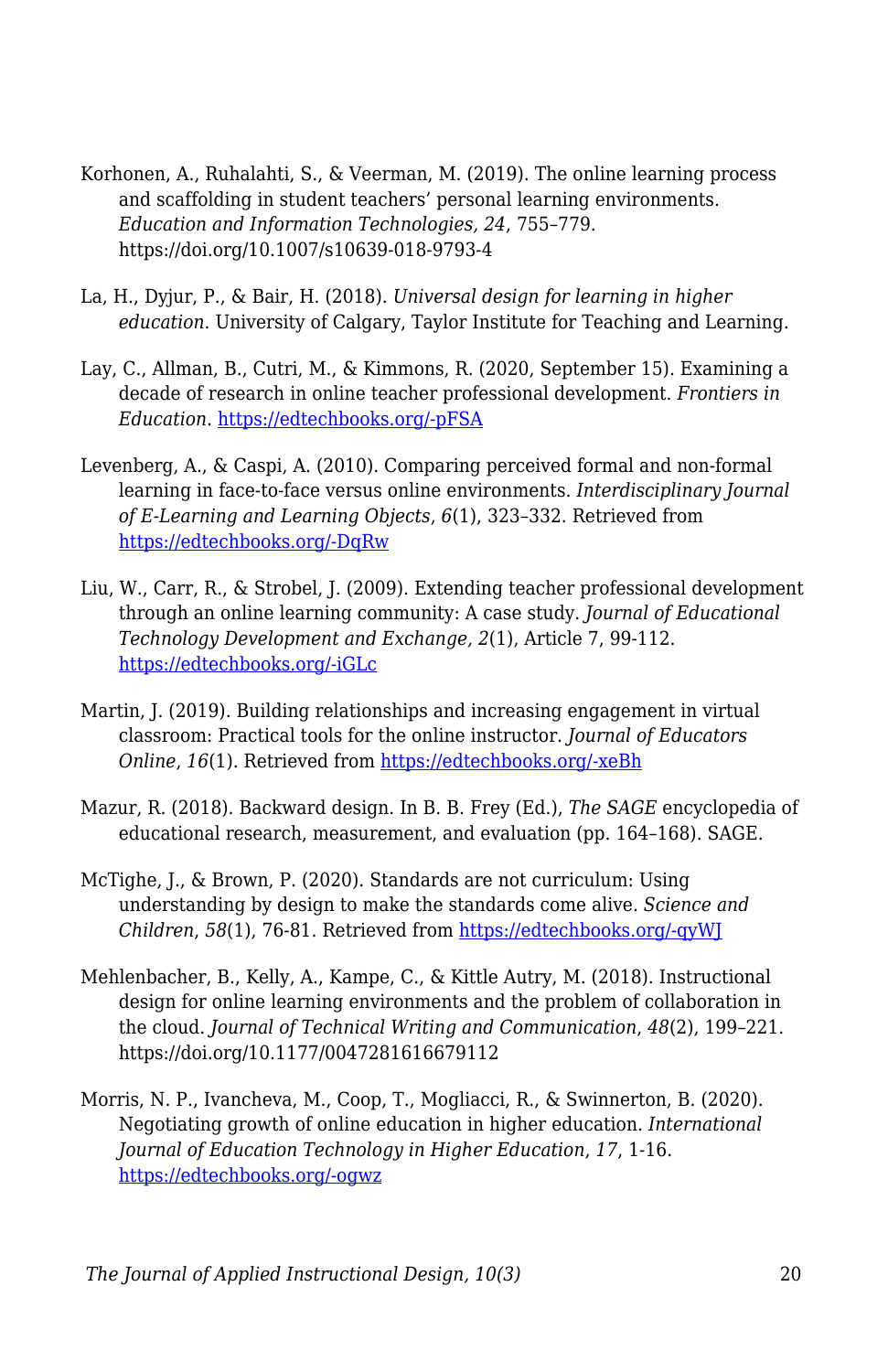- Oliver, B. (2019). *Making micro-credentials work for learners, employers and providers*. [https://edtechbooks.org/-KYId](https://dteach.deakin.edu.au/wp-content/uploads/sites/103/2019/08/Making-micro-credentials-work-Oliver-Deakin-2019-full-report.pdf)
- Organisation for Economic Co-operation and Development. (n.d.). *Recognition of non-formal and non-formal learning – home*. Retrieved from https://www.oecd.org/education/skills-beyond-school/recognitionofnon-formala ndnon-formallearning-home.htm
- Parker, F., Novak, J., & Bartell, T. (2017). To engage students, give them meaningful choices in the classroom. *Phi Delta Kappan*, *99*(2), 37–41. Retrieved from https://kappanonline.org/engage-students-give-meaningful-choices-classroom/
- Pawan, F., Paulus, T., Yalcin, S., & Chang, C. (2003). Online learning: Patterns of engagement and interaction among in-service teachers. *Language Learning and Technology*, *7*(3), 119–140. https://doi.org/10125/25217
- Prestridge, S., Jacobsen, M., Mulla, S., Gudiño Paredes, S., & Charania, A. (2021). New alignments for the digital age: Insights into connected learning. *Educational Technology Research and Development*, 1-16. [https://edtechbooks.org/-KfN](https://doi.org/10.1007/s11423-021-09968-5)
- Ralston, S. J. (2021). Higher education's micro credentialing craze: A postdigital-Deweyan critique. *Postdigital Science and Education*, *3*, 83–101. https://doi.org/10.1007/s42438-020-00121-8
- Stevens, D., & Frazelle, S. (2016). *Online credit recovery: Enrollment and passing patterns in Montana Digital Academy courses* (REL 2016–139). U.S. Department of Education, Institute of Education Sciences, National Center for Education Evaluation and Regional Assistance, Regional Educational Laboratory Northwest. http:// ies.ed.gov/ncee/edlabs.
- Timperley, H. (2011). *Realizing the power of professional learning.* Open University Press.
- Wiggins, G. P., & McTighe, J. (2005). *Understanding by design* (2nd ed). Association for Supervision and Curriculum Development.